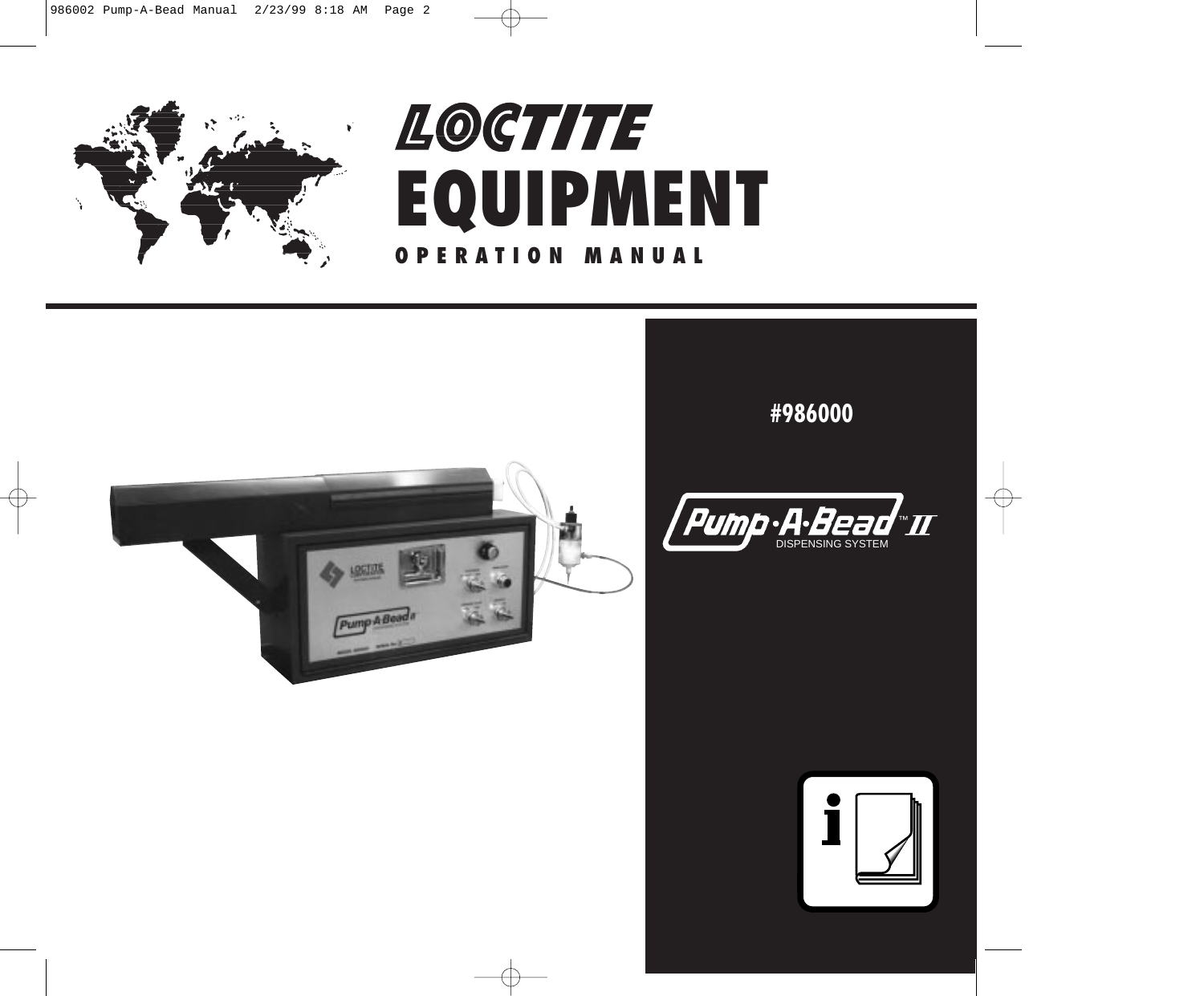### **Contents**

| <b>Section</b> | <b>Description</b>                                                                 | Page No. |
|----------------|------------------------------------------------------------------------------------|----------|
| 1              | View of Pump-A-Bead™ II with components labeled 3                                  |          |
| 2              |                                                                                    |          |
| 3              | <b>Instructions</b>                                                                |          |
|                | Operation                                                                          |          |
| 4              | Troubleshooting                                                                    |          |
| 5              | <b>Specifications:</b><br>Pressure Ratios for Cartridge Pusher and Product Pump 20 |          |
| 6              |                                                                                    |          |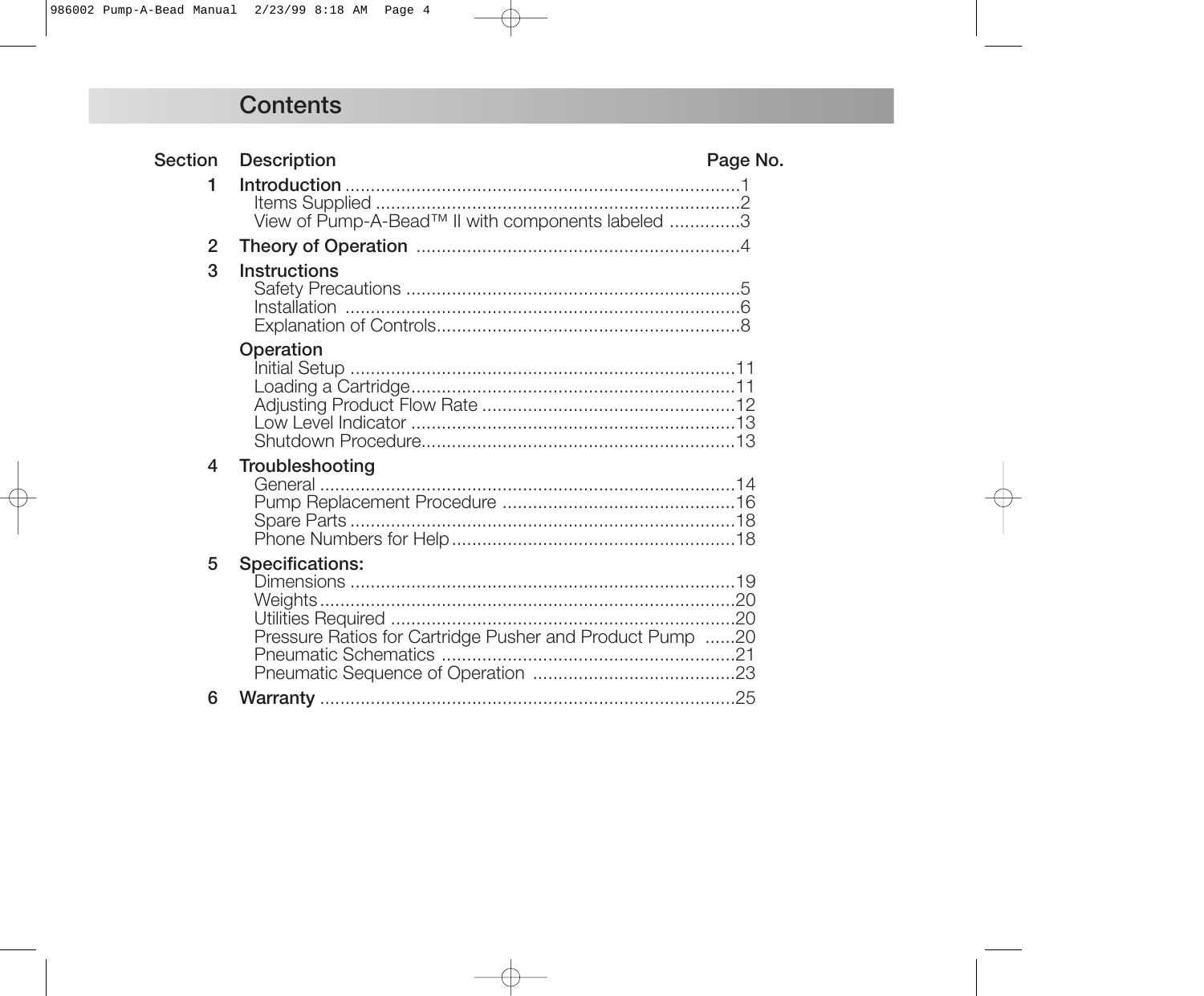## **List of Figures**

|                | <b>Figure</b> Description                           | Page No. |
|----------------|-----------------------------------------------------|----------|
| 1              | View of Pump-A-Bead™ II with components labeled3    |          |
| $\overline{2}$ |                                                     |          |
| 3              |                                                     |          |
| 4              | Location of controls in Pump-A-Bead™ II enclosure 9 |          |
| 5              |                                                     |          |
| 6              |                                                     |          |
| 7              |                                                     |          |
| 8              |                                                     |          |
| 9              | Pneumatic schematic for serial no. 602 and above 21 |          |
| 10             |                                                     |          |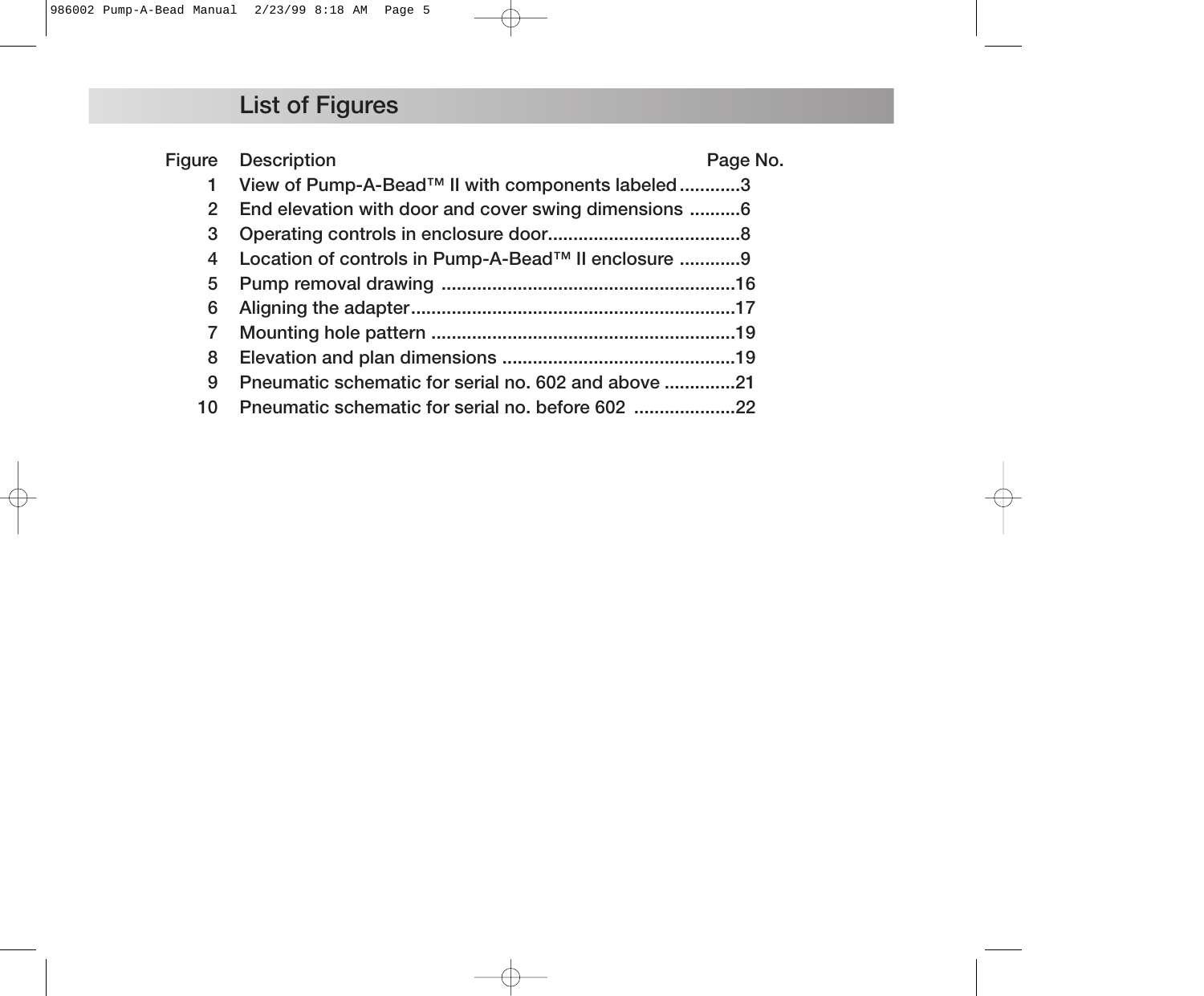### **1 Introduction**

**The Loctite® Pump-A-Bead™ II Dispensing System will apply continuous beads of traceable Loctite® Gasket Eliminator® Products onto part sealing surfaces under control of automated tracing equipment. Typical of Loctite® Gasket Eliminator® Products are Loctite® product 18005, Loctite® product 18010, and Loctite® product 509. These products are supplied in 850cc cartridges.**

**The Loctite® Pump-A-Bead™ II Dispensing System is an all-pneumatic system that consists of the following basic components:**

- **1. A cartridge pusher to supply product to a pump.**
- **2. A reciprocating piston pump to increase product pressure.**
- **3. A remote dispensing valve and nozzle.**
- **4. A pneumatic control system for the above (3) items.**

**Because the system is all-pneumatic, the only utility needed is compressed air. See the specifications on page 20 for the air quality requirements.**

**The Loctite® Gasket Eliminator® Products are active, fast-curing anaerobic products with viscosities in the range of 500,000 to 1,000,000 cP. Because of these two facts, these products require special dispensing techniques.**

**The Loctite® Pump-A-Bead™ II Dispensing System develops the higher pressures needed to dispense these products at the rates required by robotic tracing machines.**

**In addition, because anaerobic products are being dispensed, the parts which come in contact with the Loctite® Anaerobic products are made as inert as possible. This helps prevent product curing within the system. In addition, the pumping system and dispense valve are designed with a minimum of dead areas or close clearances where anaerobic curing can start.**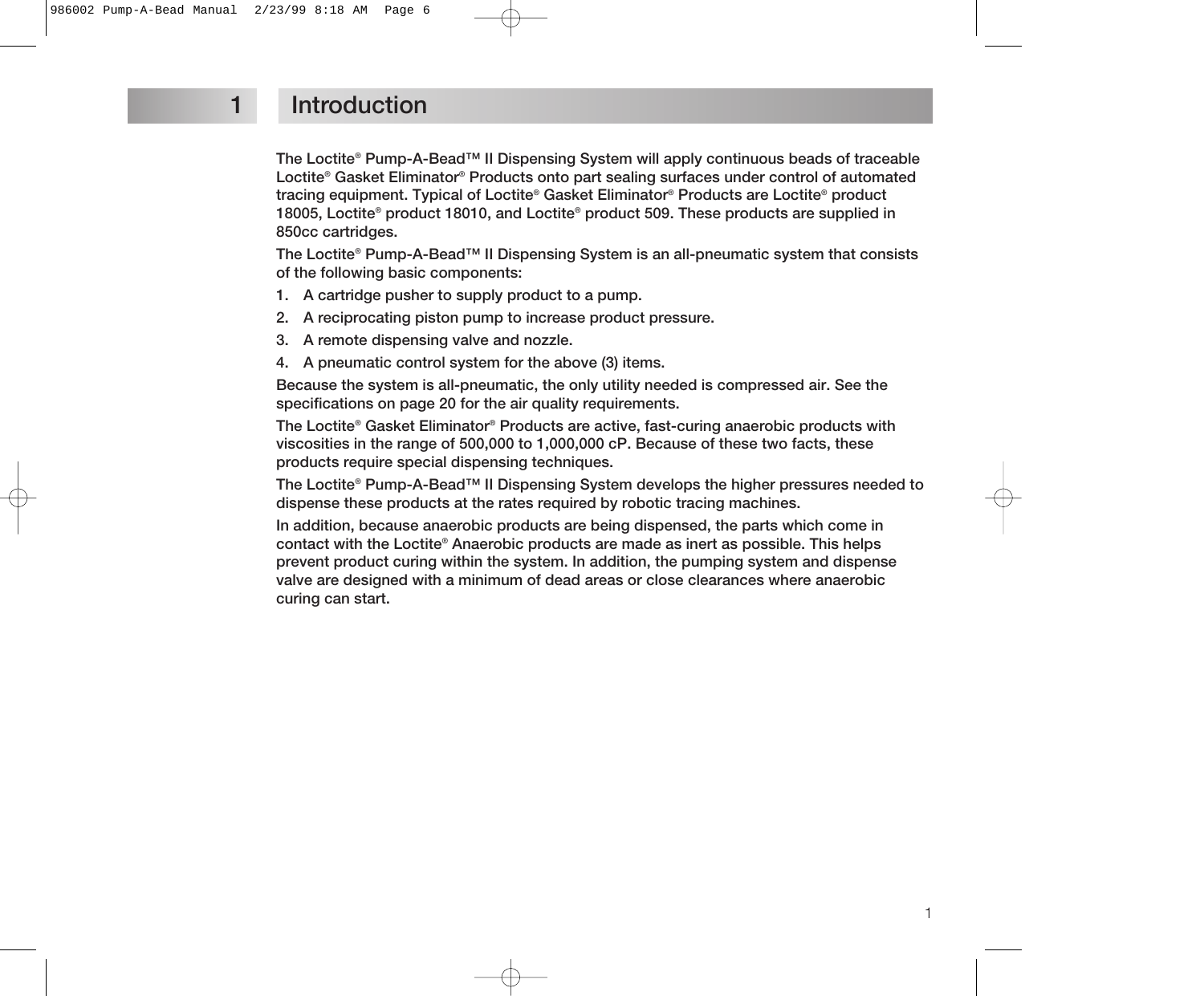#### **1 Introduction, cont.**

#### **Items Supplied**

**986000 Pump-A-Bead™ II System includes:**

**Packaging and inserts. Pneumatic Schematic (Loctite drawing 94487612).**

**Control enclosure with pneumatic controls, cartridge pusher and pump.**

**Instruction manual 986002**

**986300 Dispense Valve Assembly includes:**

- **(1) dispense valve with:**
	- **(2) 4 ft. long control air tubing (993234).**
	- **(1) 4 ft. long product supply tubing (999488).**
- **(1) instruction manual (986302).**
- **(1) accessory kit (9448768) described below.**

|                |                                                                                                         | <b>Accessory Kit Item</b>         |                    |
|----------------|---------------------------------------------------------------------------------------------------------|-----------------------------------|--------------------|
|                | Items in 9448768 Accessory Kit                                                                          | Repurchase Information            |                    |
| Item           | <b>Description</b>                                                                                      | Repurchase as<br>Loctite Part No. | Repurchase<br>Qty. |
| 1              | Fitting, Luer-Lok Adapter                                                                               | 982903                            | Each               |
| 2              | Nozzle Assembly, Bayonet, .025 in. id.                                                                  | 986025                            | Each               |
| 3              | Nozzle Assembly, Bayonet, .035 in. id.                                                                  | 986035                            | Each               |
| $\overline{4}$ | Nozzle Assembly, Bayonet, .062 in. id.                                                                  | 986060                            | Each               |
| 5              | Needle, Luer-Lok, 15 ga. (0.052 id x<br>0.072 od x 0.5 long) 304 sst cannula.                           | 97225                             | Box of 50          |
| 6              | Needle, Luer-Lok, 20 ga. (0.023 id x<br>0.036 od x 0.5 long) 304 sst cannula.                           | 97227                             | Box of 50          |
| $\overline{7}$ | Needle, Luer-Lok, 15 ga. (0.049 id x<br>0.062 od x 1.5 long) polypropylene cannula.                     | 97229                             | Box of 50          |
| 8              | Needle, Luer-Lok, 15 ga. (0.060 id x 0.093 od<br>x 0.87 long) one piece polypropylene<br>cannula & hub. | 97261                             | Box of 50          |
| 9              | Grease, silicone, 6g Tube                                                                               | 997569                            | Each               |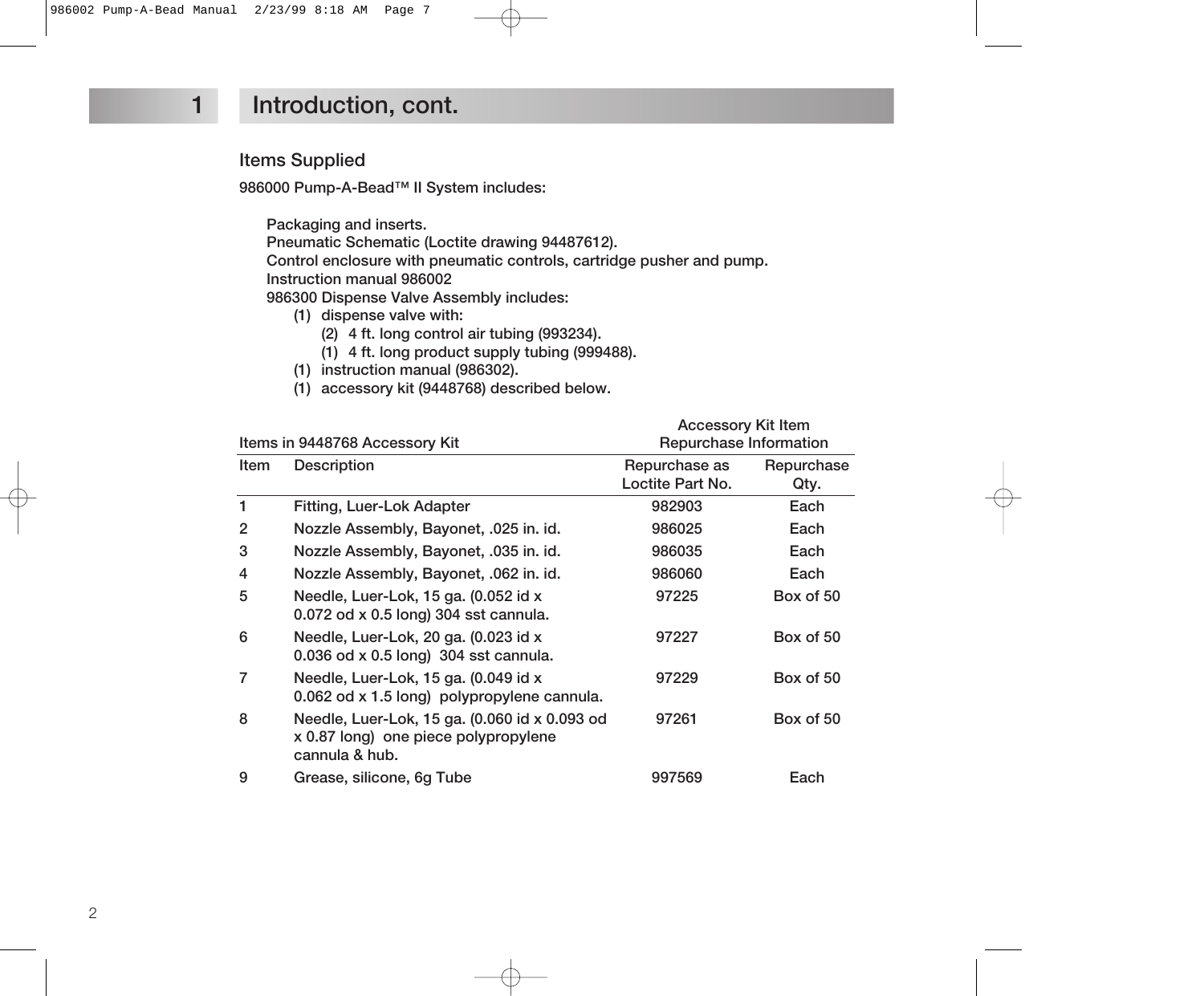**Introduction, cont.**



**Fig. 1**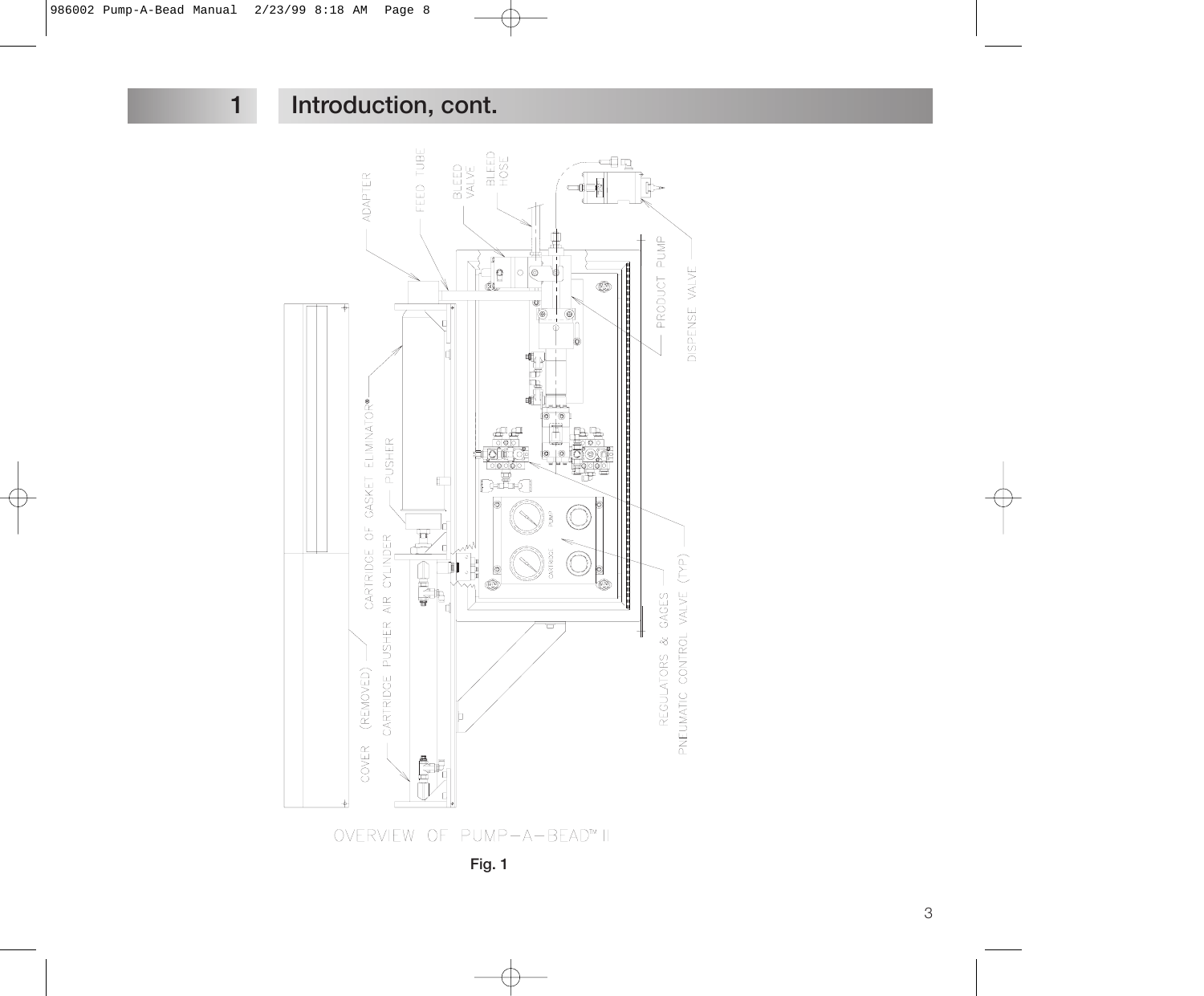### **2 Theory of Operation**

**The Loctite® Pump-A-Bead™ II Dispensing System is an all-pneumatic system that consists of the following basic components:**

- **1. A cartridge pusher to supply product to a pump.**
- **2. A reciprocating piston pump to increase product pressure.**
- **3. A remote dispensing valve and nozzle.**
- **4. A pneumatic control system for the above (3) items.**

**Loctite® Gasket Eliminator® Products are supplied in 850cc cartridges.**

**The cartridge is placed into the Pump-A-Bead™ II.**

**The ram of the cartridge pusher moves the follower inside the 850cc cartridge forward, supplying pressurized product to the inlet of the piston pump.**

**When an external pneumatic signal supplied from a customer supplied 3-way valve is received by the Pump-A-Bead™ II control circuit, (2) things happen:**

- **1. The Piston Pump begins reciprocating, increasing the product pressure in the product output supply tubing.**
- **2. The Dispense Valve opens and product flows from the pump outlet through the product supply tubing, then through the dispense valve and finally out of the nozzle onto the customer part.**

**When the external pneumatic signal is removed, the dispense valve closes and the pump piston returns to the fully retracted position.**

**When the product level in the cartridge is low (the cartridge pusher ram fully extended), a "low level" signal changes a pneumatic indicator color from green to red.**

**The rate of product dispense is controlled by the following:**

- **1. The air pressure to the piston pump (higher pressure, more product flow).**
- **2. The piston pump reciprocating rate (faster rate, more product flow).**
- **3. The nozzle outlet diameter (larger diameter, more product flow).**

**See Loctite Manual part number 986302 (included with the Dispense Valve supplied with the Pump-A-Bead™ II) for information on the Loctite Dispense Valve part number 986300.**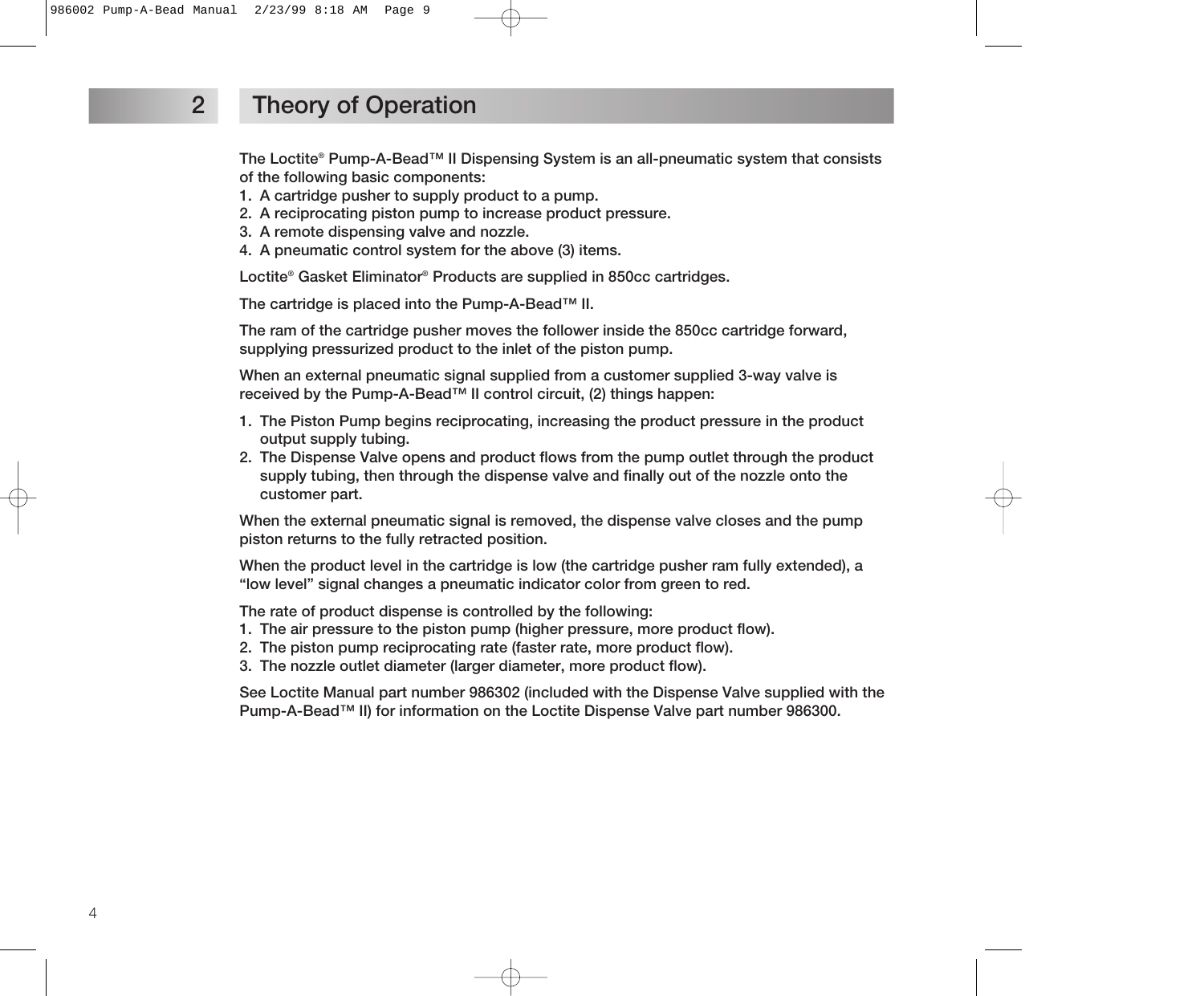### **3 Instructions**

**Safety Precautions:**

**Read and observe before operating this device !!**

**Wear protective gear (safety glasses, gloves, aprons, etc.) as required.**

**Do not operate the Cartridge Pusher with the protective cover open. Close the cover before operating the Cartridge Pusher.**

**Before servicing this unit, make sure control air pressure is zero and that air is "off" and that no compressed air is trapped in the air lines.**

**Before servicing this unit, make sure product pressure is zero and that no product under pressure is trapped in the product supply lines or within the unit.**

**Product under high pressure can penetrate skin and other organs. Always position the dispense nozzle so that it will not discharge in a dangerous manner.**

**Likewise, position any disconnected hoses so that they will not discharge in a dangerous manner.**

**Position the Bleed Hose so that it discharges into a suitable container.**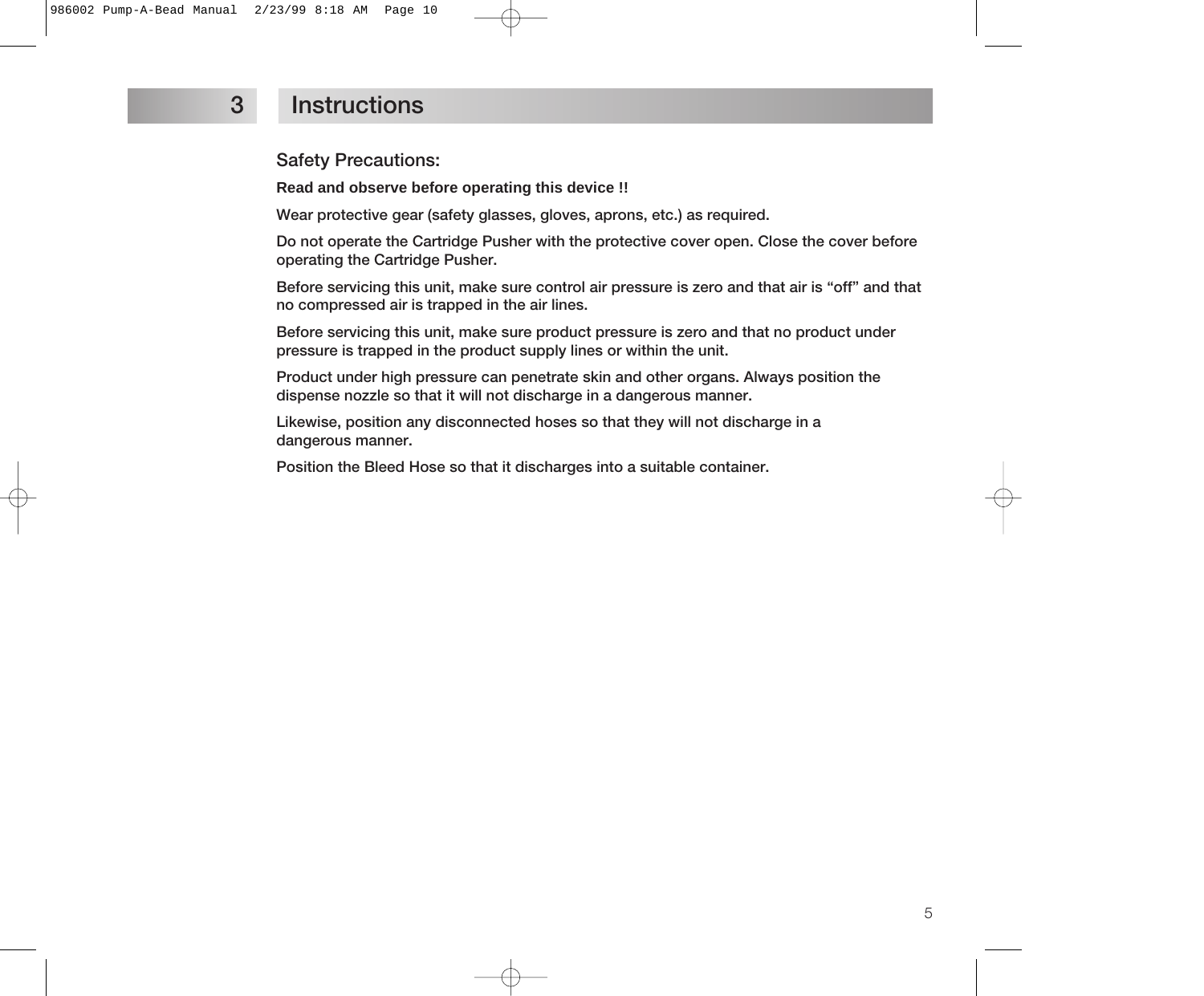**Installation:**

**Inspection before installation:**

**The Loctite® Pump-A-Bead™ II was inspected before shipment. Check the items in the shipping container against the list on page 2 of this Manual.**

**After removing the items from the shipping container, inspect them for visible damage. Report any such damage to both the shipper and your Loctite representative.**

**Installation:**

**Locate the control enclosure so that:**

- **1. Dispense Valve motion is within range of the product and control tubing.**
- **2. There is enough clearance to allow opening the top cover for cartridge changing. See Fig. 2 below.**
- **3. There is enough clearance to allow opening the enclosure door for pressure and flow control adjustments. See Fig. 2 below.**



**Secure the control enclosure to a horizontal surface using 1/4 inch dia. threaded fasteners through the (4) 9/32 dia. clearance holes in the enclosure base. See Fig. 7 on page 19 for the mounting hole pattern.**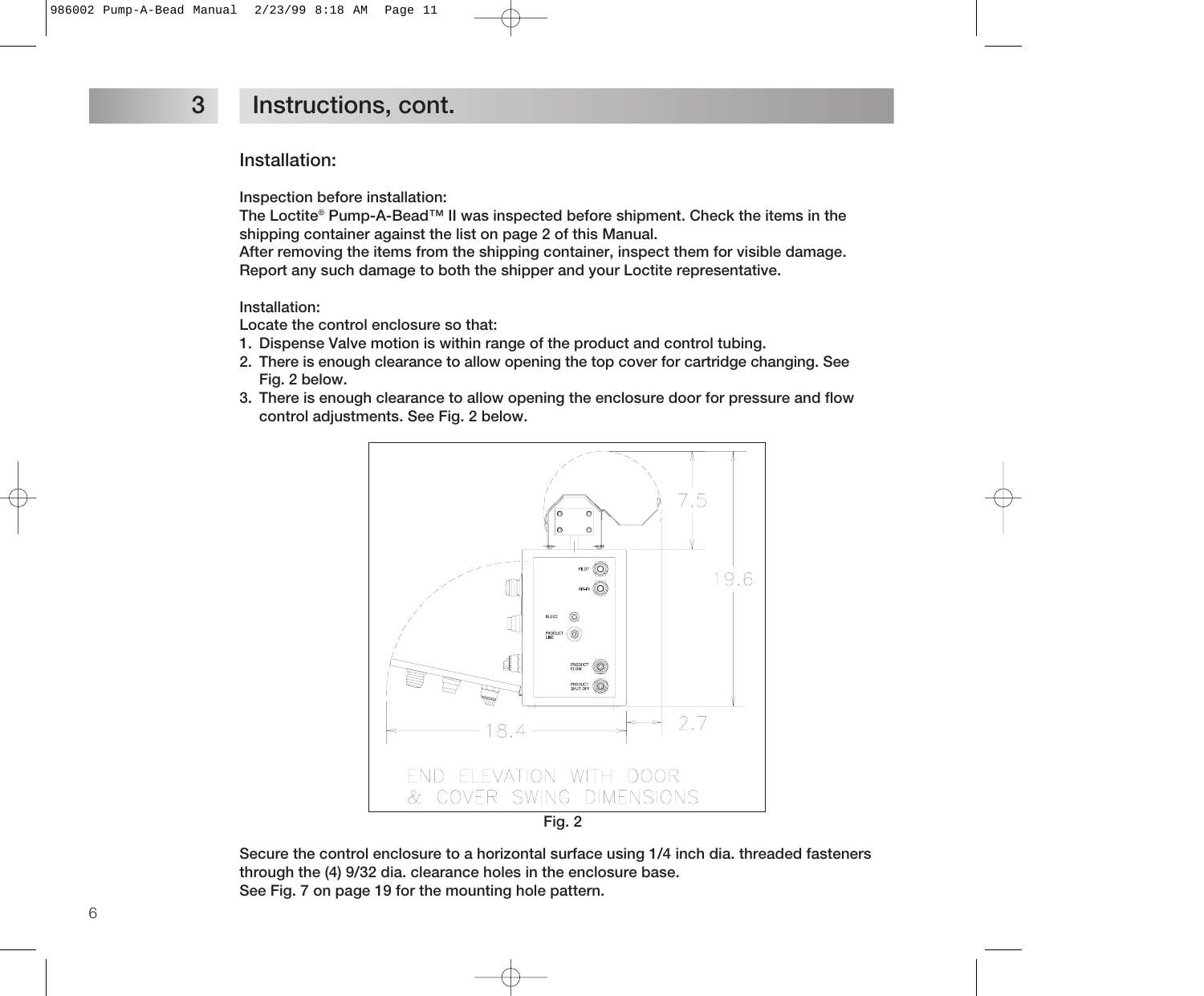**Connecting tubing to components:**

**Check that the main air supply is off.**

**Set the "Air/Pilot" selector switch on the enclosure door to the "Off" position.**

**Connect the (2) pneumatic control tubes from the dispense valve to the corresponding ports on the end of the Pump-A-Bead™ II control enclosure. "Product Flow" and "Product Shut Off" ports are labeled on both the control enclosure and the dispense valve.**

**Connect the Product Line from the dispense valve to the "Product Line" port on the control enclosure.**

**Connect the pneumatic control tube from the normally non-passing port or closed port of the customer supplied 3-way valve to the "Pilot" port on the control enclosure.**

**Connect a tube from the main air supply tube to the "Air In" port on the control enclosure.**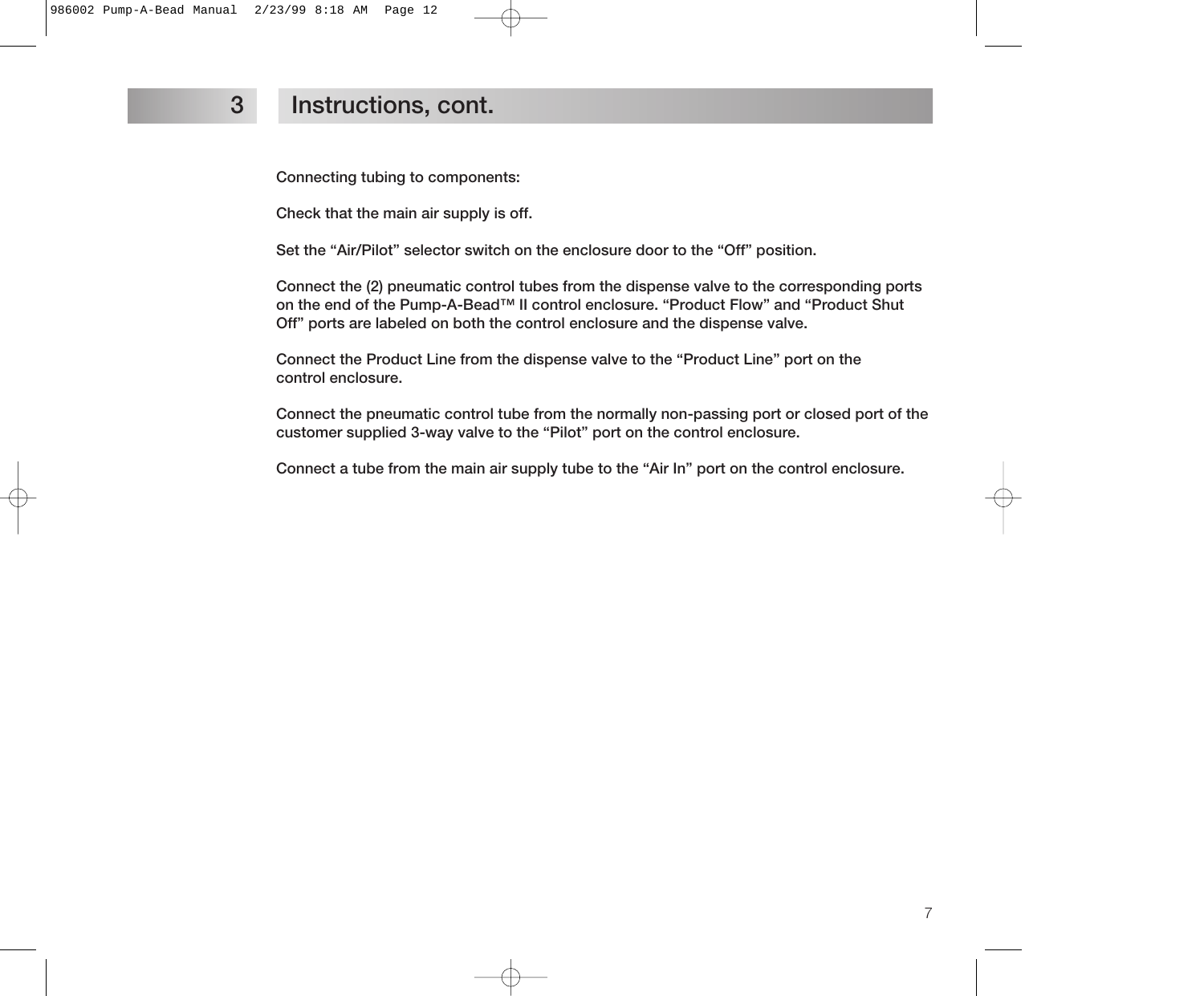#### **Explanation of Controls:**

**The operating controls are located on the control enclosure door. The controls consist of (3) selector switches, (1) push button and (1) indicator. See Fig. 3 and Table 1 below. Symbols refer to the symbols used in the pneumatic diagrams on page 21 and 22.**



OPERATING CONTROLS IN ENCLOSURE DOOR **Fig. 3**

| Label/Symbol                              | <b>Device</b>                     | <b>Function</b>                                                                                                                                                                                                                                                                                                                                  |
|-------------------------------------------|-----------------------------------|--------------------------------------------------------------------------------------------------------------------------------------------------------------------------------------------------------------------------------------------------------------------------------------------------------------------------------------------------|
| AIR/PILOT<br>$SS-1$                       | Maintained<br>selector valve      | On-Off control for incoming air supply from both<br>main air and pilot.                                                                                                                                                                                                                                                                          |
| <b>DISPENSE</b><br><b>VALVE</b><br>$SS-2$ | Maintained<br>selector valve      | Controls Dispense Valve.<br>In "Run" position, the Dispense Valve operates<br>under control of the Pilot Signal.<br>In "Open" position, SS-2 opens Dispense Valve;<br>this feature is used during idle time to reduce<br>curing in the Dispense Valve.                                                                                           |
| PRIME/BLEED<br><b>PB-1</b>                | Momentary<br>push button<br>valve | Controls Prime / Bleed valve.<br>The Prime / Bleed valve remains open as long as<br>the push button is depressed.                                                                                                                                                                                                                                |
| <b>CARTRIDGE</b><br>$SS-3$                | Maintained<br>selector valve      | Controls Cartridge Pusher air cylinder.<br>"Retract" position causes the air cylinder to<br>retract, allowing cartridge replacement.<br>"Run" position advances the air cylinder, applying<br>force to the follower in the product cartridge. This<br>force pressurizes the product in the cartridge,<br>causing it to flow into the pump inlet. |
| <b>LOW LEVEL</b><br>IND <sub>1</sub>      | Pneumatic<br>indicator            | Cartridge Pusher air cylinder near full stroke<br>causes color change from "Green" to "Red"<br>signaling that about 30cc of product is left in<br>the cartridge.<br>Indicator also "Red" when main air supply is "Off".                                                                                                                          |

#### **Table 1 Operating Controls in Enclosure Door**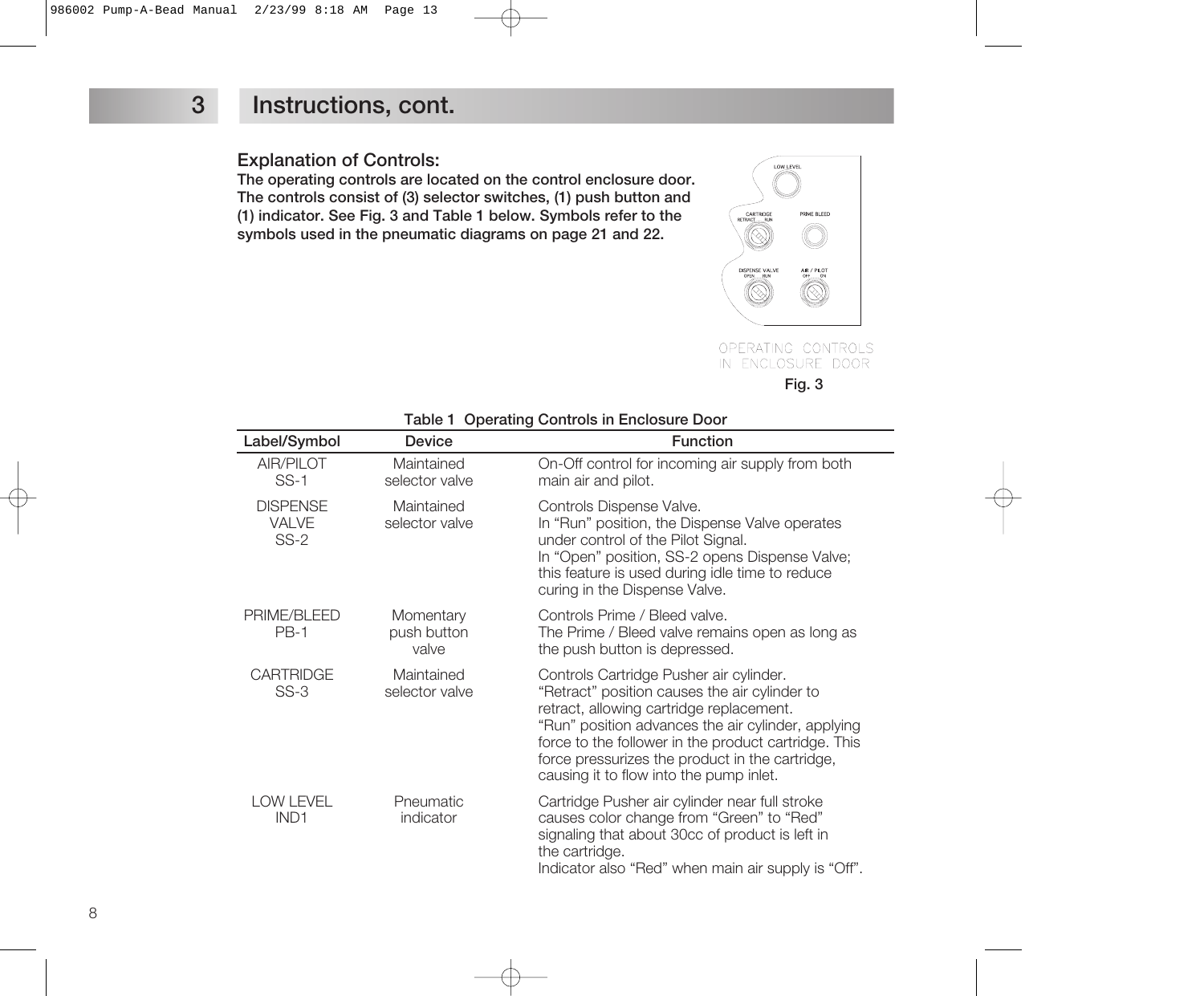#### **Explanation of Controls: (cont.)**

**The controls listed in Table 2 are used to adjust the rate of product flow. The controls are located inside the control enclosure as shown in Fig. 4.**

| Symbol                          | <b>Device</b>                  | <b>Function</b>                                                              |
|---------------------------------|--------------------------------|------------------------------------------------------------------------------|
| R1, G1                          | Pressure regulator<br>and gage | Controls and indicates air pressure in cartridge<br>pusher cylinder (CYL 3). |
| R <sub>2</sub> , G <sub>2</sub> | Pressure regulator<br>and gage | Controls and indicates air pressure in product<br>pump cylinder (CYL 2).     |
| FC 1                            | Flow control                   | Controls the retract speed of the product<br>pump piston.                    |
| FC 2                            | Flow Control                   | Controls the advance speed of the product<br>pump piston.                    |

**Table 2 Controls to Adjust Product Flow**



LOCATION OF CONTROLS IN PUMP-A-BEAD™ ENCLOSURE

**Fig. 4**

**See Table 3 on the next page for explanation of more controls.**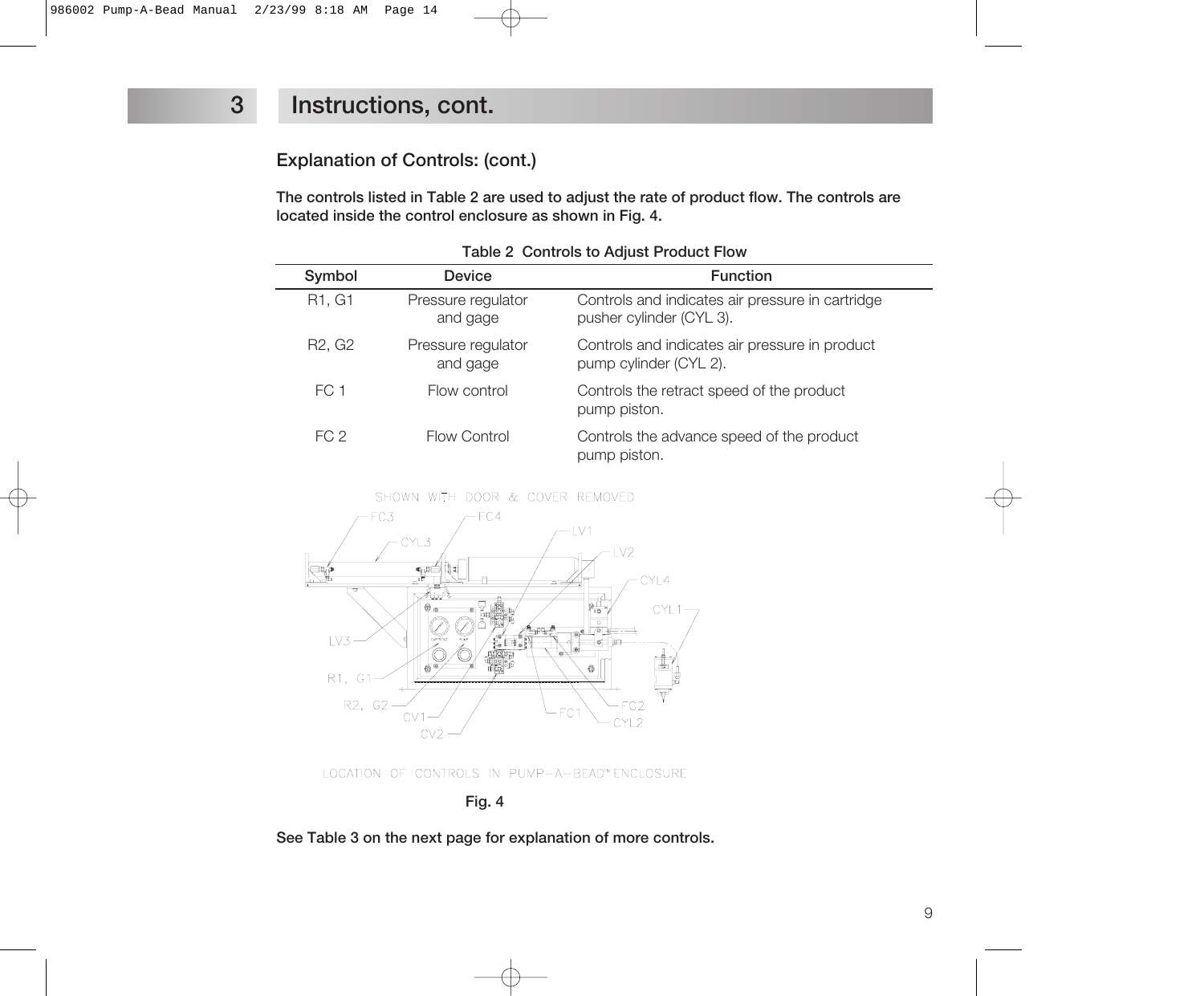#### **Explanation of Controls: (cont.)**

| <b>Table 3 Pneumatic Controls</b> |                                         |                                                                                                                                                                                                                                     |  |  |  |
|-----------------------------------|-----------------------------------------|-------------------------------------------------------------------------------------------------------------------------------------------------------------------------------------------------------------------------------------|--|--|--|
| Symbol                            | <b>Device</b>                           | <b>Function</b>                                                                                                                                                                                                                     |  |  |  |
| LV1                               | Limit Valve                             | Indicates pump cylinder (CYL2) is fully retracted.<br>Supplies pilot signal to port 12 of CV2 to start CYL2<br>advance. This limit valve is factory preset for full<br>pump stroke, and set point should not be changed.            |  |  |  |
| LV2                               | Limit Valve                             | Indicates pump cylinder (CYL2) is fully advanced.<br>Supplies pilot signal to port 14 of CV2 to start CYL2<br>retract. This limit valve is factory preset for full pump<br>stroke, and set point should not be changed.             |  |  |  |
| LV <sub>3</sub>                   | Limit Valve                             | Indicates cartridge pusher cylinder (CYL3) is fully<br>advanced and that product cartridge is empty.<br>Operates low product level indicator (IND1). This limit<br>valve is factory preset, and set point should not be<br>changed. |  |  |  |
| FC <sub>3</sub>                   | <b>Flow Control</b>                     | Controls the retract speed of the cartridge pusher<br>cylinder (CYL3). This flow control is factory preset,<br>and the set point should not be changed.                                                                             |  |  |  |
| FC4                               | <b>Flow Control</b>                     | Controls the advance speed of the cartridge pusher<br>cylinder (CYL3). This flow control is factory preset,<br>and the set point should not be changed.                                                                             |  |  |  |
| CV1                               | 4-way air pilot<br>spring return valve. | Controls the opening and closing of the product<br>dispense valve through CYL1. Pilot operated by<br>external customer supplied 3-way valve or SS2.                                                                                 |  |  |  |
| CV <sub>2</sub>                   | 4-way double<br>air pilot valve.        | Controls advance-retract of product pump piston<br>through CYL2. Pilots operated by LV1, LV2.                                                                                                                                       |  |  |  |
| CYL1                              | Double acting<br>air cylinder           | Dispense valve operating cylinder.                                                                                                                                                                                                  |  |  |  |
| CYL <sub>2</sub>                  | Double acting air cylinder              | Product pump operating cylinder.                                                                                                                                                                                                    |  |  |  |
| CYL <sub>3</sub>                  | Double acting air cylinder              | Cartridge pusher operating cylinder.                                                                                                                                                                                                |  |  |  |
| CYL4                              | Double acting air cylinder              | Bleed valve operating cylinder.                                                                                                                                                                                                     |  |  |  |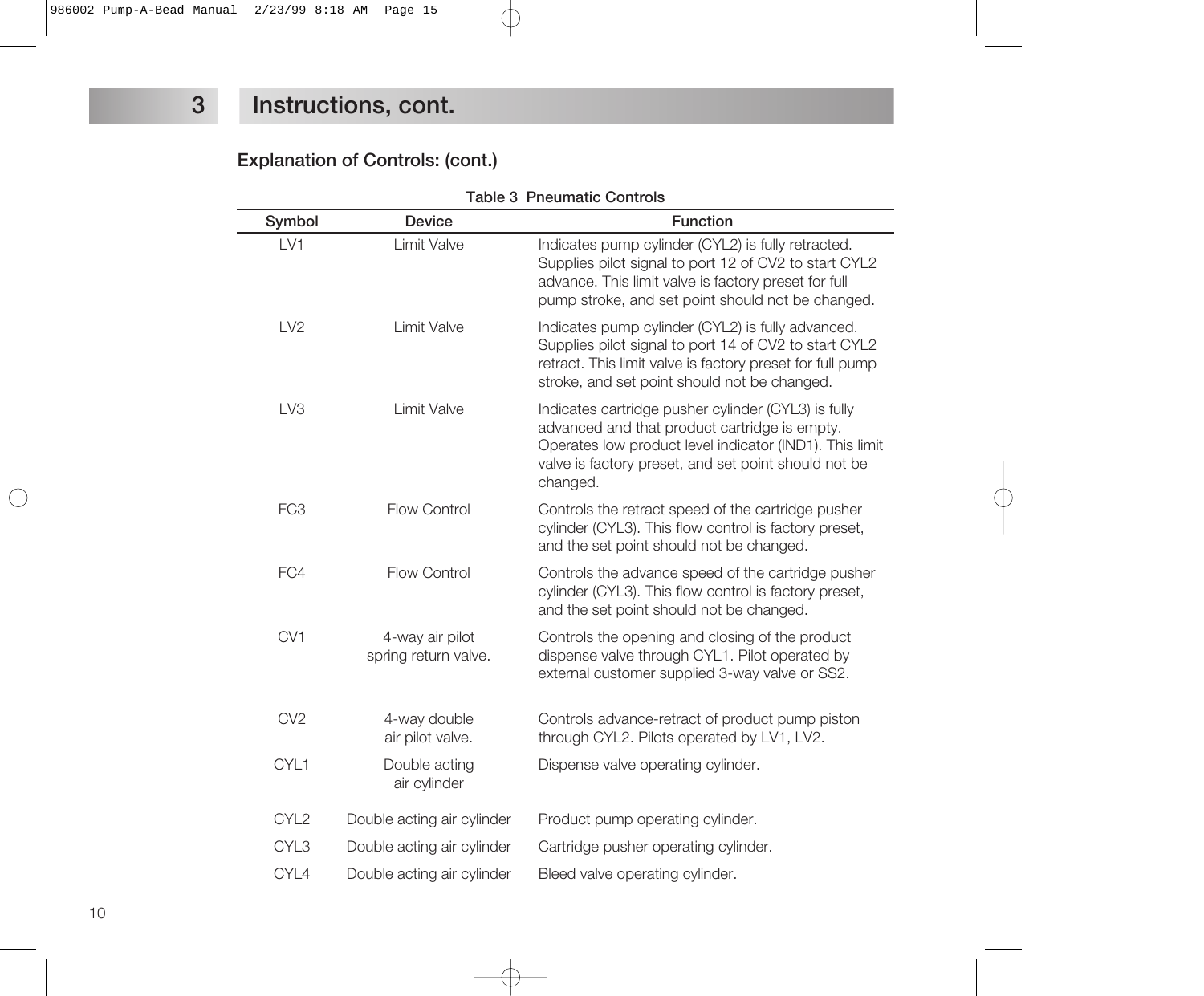#### **Initial Setup:**

- **1. Check that Main Air Supply quality meets specifications under Utilities on page 20.**
- **2. Set Cartridge selector switch to "Retract" position.**
- **3. Set Dispense Valve selector switch to "Run" position.**
- **4. Turn Main Air to "ON".**
- **5. Adjust the "Cartridge" air pressure to 50 psi.**
- **6. Adjust the "Pump" air pressure to 35 psi.**

**Loading a Cartridge into the Pump-A-Bead™ II:**

- **1. Open the hinged cover on the Pump-A-Bead™ II cartridge pusher.**
- **2. Remove the outlet cap from a 850cc cartridge.**
- **3. Apply a light coat of Loctite® part no. 997569 silicone grease to the cartridge outlet OD.**
- **4. Remove the cover from the base of the 850cc cartridge.**
- **5. Hold the cartridge with the outlet pointing up.**
- **6. Gently push on the follower in the cartridge until product just appears at the end of the outlet. This step minimizes the amount of air trapped in the product during cartridge loading.**
- **7. Place the cartridge on the cartridge holder, and push the cartridge forward so that the nozzle is seated in the Cartridge to Feed Tube Adapter. The OD of the cartridge seals on an O-ring in the adapter.**
- **8. Close the hinged cover on the Pump-A-Bead™ II cartridge pusher.**
- **9. Set the Cartridge selector switch to the "Run" position. This causes the Cartridge Pusher Air Cylinder to advance. This forces product from the cartridge into the pump inlet.**
- **10. Direct the tube attached to the Bleed Port into a suitable container.**
- **11. Depress the Prime/Bleed push button. This opens the Prime/Bleed valve, allowing product to flow through the pump and out of the tube attached to the bleed port.**
- **12. Keep the Prime/Bleed push button depressed until the product stream coming out of the bleed tube is free of air bubbles. This generally takes about 45 seconds.**
- **13. When the product stream is air-free, release the Prime/Bleed push button.**
- **14. If this is a first-time installation, actuate the pilot signal to the Pump-A-Bead™ II to start the pump and open the dispense valve. This will fill the Product Line and Dispense Valve with product.**
- **15. When Product flows out of the Dispense Valve nozzle, remove the pilot signal.**
- **16. Cartridge Loading procedure is now complete.**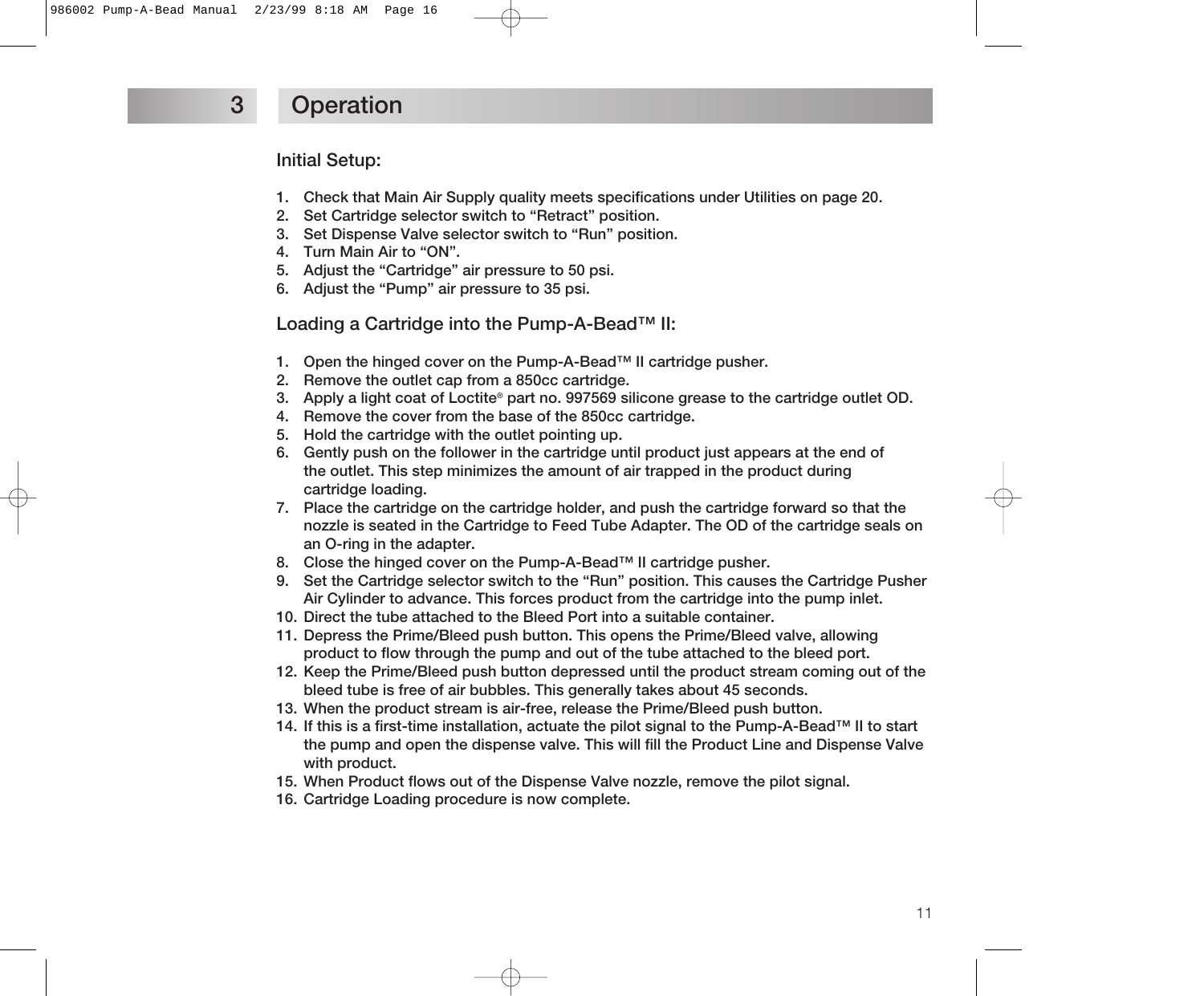### **3 Operation, cont.**

**Adjusting the Product Flow Rate:**

**There are (3) adjustments to control product flow rate:**

- **1. The setting of FC1 flow control for the product pump advance speed**
- **2. Setting of FC2 flow control for the product pump retract speed**
- **3. Setting of R2,G2 pressure regulator and gage for the product pump cylinder**

**The goal is the slowest, smoothest pump speed and the lowest pump pressure which will give the flow rate to dispense the required volume of product.**

**The pilot signal causes the dispense valve to open and the pump to start reciprocating.**

**When operating under control of the pilot signal:**

**The dispense valve closes when the pilot signal is removed.**

**The pump returns to the fully retracted position when the pilot signal is removed.**

**The pump delivers about 0.5cc (0.03 cubic inch) of product per stroke.**

**Example 1:**

**The volume of product required per dispense is less than 1 pump stroke.**

**Set pump pressure at 35 psi.**

**Set FC1 so that the pump dispenses the needed volume in the available dispense time. Set FC2 so that the pump retract speed is about equal to the pump advance speed.**

**Fine tune the dispense volume by adjusting the pump pressure.**

**Example 2:**

**The volume of product required per dispense is greater than 1 pump stroke.**

**Set pump pressure at 35 psi.**

**Set FC1 so that the pump dispenses the needed product volume with a whole number of strokes plus a fraction of a stroke in the available time. Set FC2 so that the pump retract speed is about equal to the pump advance speed.**

**Fine tune the dispense volume by adjusting the pump pressure.**

**Example 3:**

**Dispensing small dots of product.**

**The pump pressure may be set as low as 25 psi.**

**Set FC1 so that the pump dispenses the needed volume in the available dispense time. Set FC2 so that the pump retract speed is about equal to the pump advance speed.**

**Fine tune the dispense volume by adjusting the pump pressure.**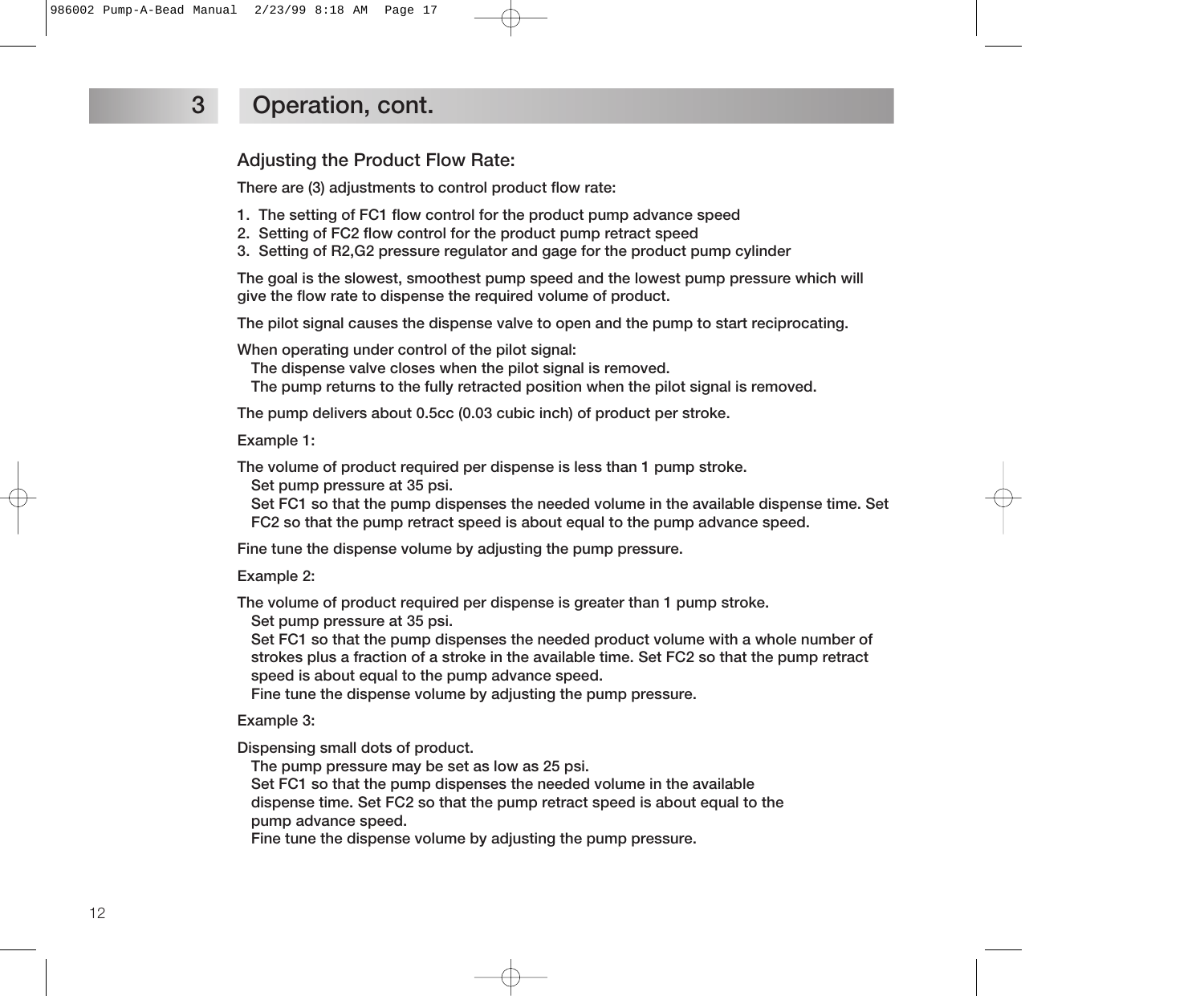### **3 Operation, cont.**

**Low Level Indicator:**

**The Low Level Indicator is operated by a limit valve (LV3) which is in turn operated by the Cartridge Pusher air cylinder as it nears the forward end of its stroke. The indicator changes color from "Green" to "Red" when activated. Immediately after color change, there is about 30cc of product remaining in the cartridge.**

#### **NOTE:**

**This is an indicator only. It does not shut down the Pump-A-Bead™ II or provide a low level signal.**

**The Low Level indicator will also display "Red" when the main air supply is "Off".** 

**Shutdown Procedure:**

**Idle Time (weekends, holidays, etc.)**

**With an uncontaminated pumping system and dispense valve, the system can remain idle for up to (60) days at 68°F while filled with Loctite® Gasket Eliminator® Products.**

**System shutdown for these intervals is as follows;**

**Move the "Dispense Valve" selector to the "Open" position. This opens the Dispense Valve, moving its poppet off its seat. This reduces the chances of product curing in the valve. Move the "Cartridge" selector to the "Retract" position. This removes pressure from the product in the cartridge.**

**Move the "Air/Pilot" selector to the "Off" position. This removes the compressed air supply from the Pump-A-Bead™ II. The Low Level Indicator will show "Red" with no compressed air supply.**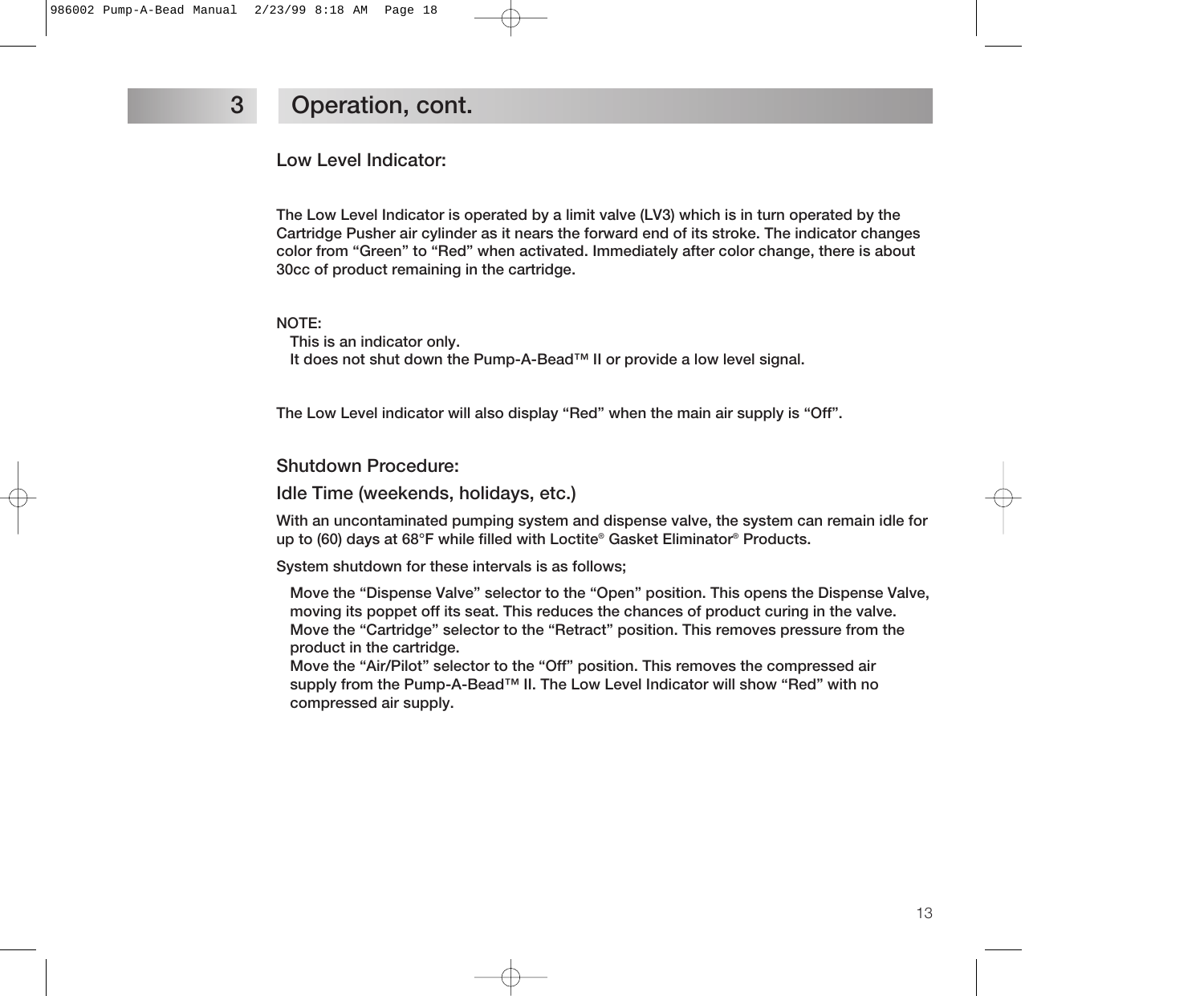#### **4 Troubleshooting**

**Because of the complex steps in, the chemicals required for, and the safe handling and disposal of these chemicals, Loctite does not recommend field rebuilding of the pump for this system.**

**Loctite Corporation has a Pump Rebuild Program and can ship a rebuilt and tested Pump to the customer generally within (1) day of receipt of a faulty Pump.**

**If you have a critical application, we recommend that you keep a new or rebuilt Pump in stock so that your downtime will be limited to the time that it takes to change out a Pump.**

**Use Loctite® product tubing and fittings to reduce chances of product curing in tubing and fittings.**

**Use only Loctite® part no. 997569 silicone grease on fittings and O-rings so that they can be removed easily.**

**Contamination is the enemy of this system. Dirt, metals, metal chips, grinding dust, lubricants (except Loctite® silicone grease as noted above) can cause product curing.**

**Before starting a major troubleshooting project, make sure that all the basics are in place:**

**Check that:**

- **1. Control air tubing and connections are correct, i.e. tubing connected to correct ports, fittings and tubing are leak-free, tubing is not pinched or kinked.**
- **2. Main air supply is on and at recommended pressure.**
- **3. Pilot air is available and at recommended pressure.**
- **4. A cartridge with sufficient Loctite Product is installed in the Pump-A-Bead™ II.**
- **5. The dispense valve nozzle is not plugged.**
- **6. Cartridge pusher pressure regulator is at recommended setting.**
- **7. Cartridge Pusher air cylinder is operating and developing enough force to move Product into the Pump.**
- **8. Pump pressure regulator is at recommended setting.**

**Solutions to the above (8) items are obvious. With these items checked, proceed to Table 4 on page 15.**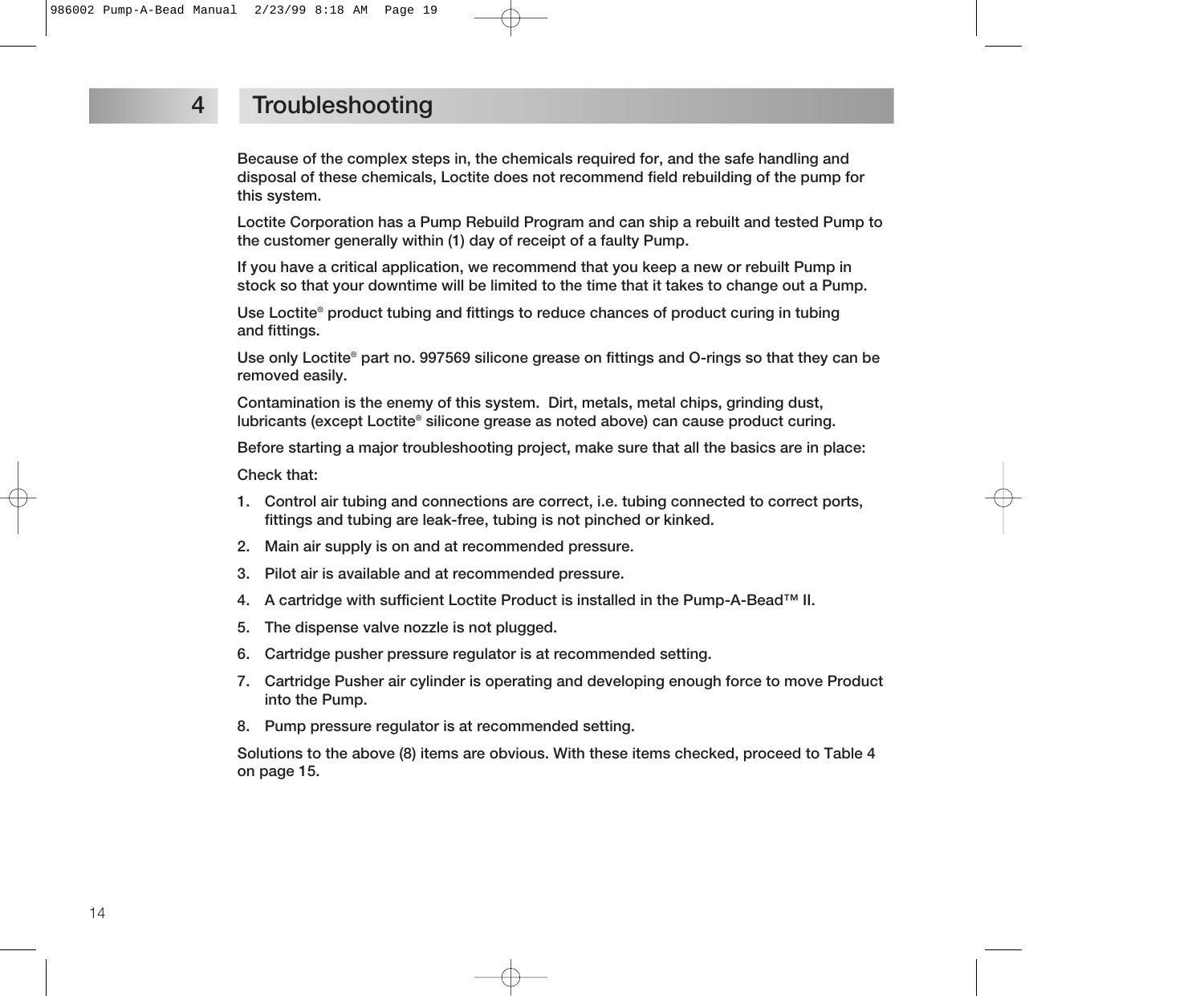|  | Table 4 Troubleshooting |  |
|--|-------------------------|--|
|--|-------------------------|--|

| Problem                                                                                                                               | Cause                                                                                | <b>Proposed Solution</b>                                                                                                                                                                                                                                                                |
|---------------------------------------------------------------------------------------------------------------------------------------|--------------------------------------------------------------------------------------|-----------------------------------------------------------------------------------------------------------------------------------------------------------------------------------------------------------------------------------------------------------------------------------------|
| No Product Dispensed.<br>Pump reciprocates at a fast rate.                                                                            | Pump is air bound. This is<br>indicated by the pump<br>reciprocating at a fast rate. | With "Cartridge" selector in "Run"<br>position, depress "Prime/Bleed"<br>push button to expel entrapped air from<br>the pump through the Bleed Valve.                                                                                                                                   |
| No Product flow from tube at<br><b>Bleed Valve outlet.</b>                                                                            | Tube or outlet fitting is plugged.                                                   | Remove fitting and tube, and check for<br>Product flow. If there is flow, replace<br>fitting (982901) or tube (981984).                                                                                                                                                                 |
|                                                                                                                                       | <b>Bleed Valve not operating</b><br>or plugged.                                      | Check air signal to Bleed Valve (tube #7<br>& 8 on pneumatic diagram page 21 or<br>22). If air signal is O.K., it means that the<br>Bleed Valve is faulty or no Product is<br>getting to the Bleed Valve. If the Bleed<br>Valve is faulty, the Pump should be<br>replaced. See page 16. |
|                                                                                                                                       | No Product getting to<br>the Bleed Valve.                                            | <b>Faulty Cartridge Pusher.</b><br>Repair or replace.                                                                                                                                                                                                                                   |
|                                                                                                                                       |                                                                                      | Pump is blocked. Replace Pump.<br>See page 16.                                                                                                                                                                                                                                          |
|                                                                                                                                       |                                                                                      | Pump Adapter and Feed Tube blocked.<br>Replace Pump. See page 16.                                                                                                                                                                                                                       |
| No Product dispensed.<br>Pump "deadheads".<br>Bleed Valve operates O.K.                                                               | Pump outlet fitting or<br>outlet tubing plugged.                                     | Replace outlet fitting (9448748) or outlet<br>tubing (999488).                                                                                                                                                                                                                          |
|                                                                                                                                       | Dispense Valve faulty.                                                               | Check air signal to Dispense Valve (tube<br>#12 & 13 on pneumatic diagram page 21<br>or 22). If air signal is O.K., it means that<br>the Dispense Valve is faulty. Replace<br>Dispense Valve.                                                                                           |
| <b>Amount of Product dispensed</b><br>decreases over a long period<br>of time (several months) with<br>no change in control settings. | Pump is worn out.                                                                    | Replace Pump. See page 16.                                                                                                                                                                                                                                                              |
| Product appears at<br>observation port in Pump.                                                                                       | Pump Seal is leaking.                                                                | Replace Pump. See page 16.                                                                                                                                                                                                                                                              |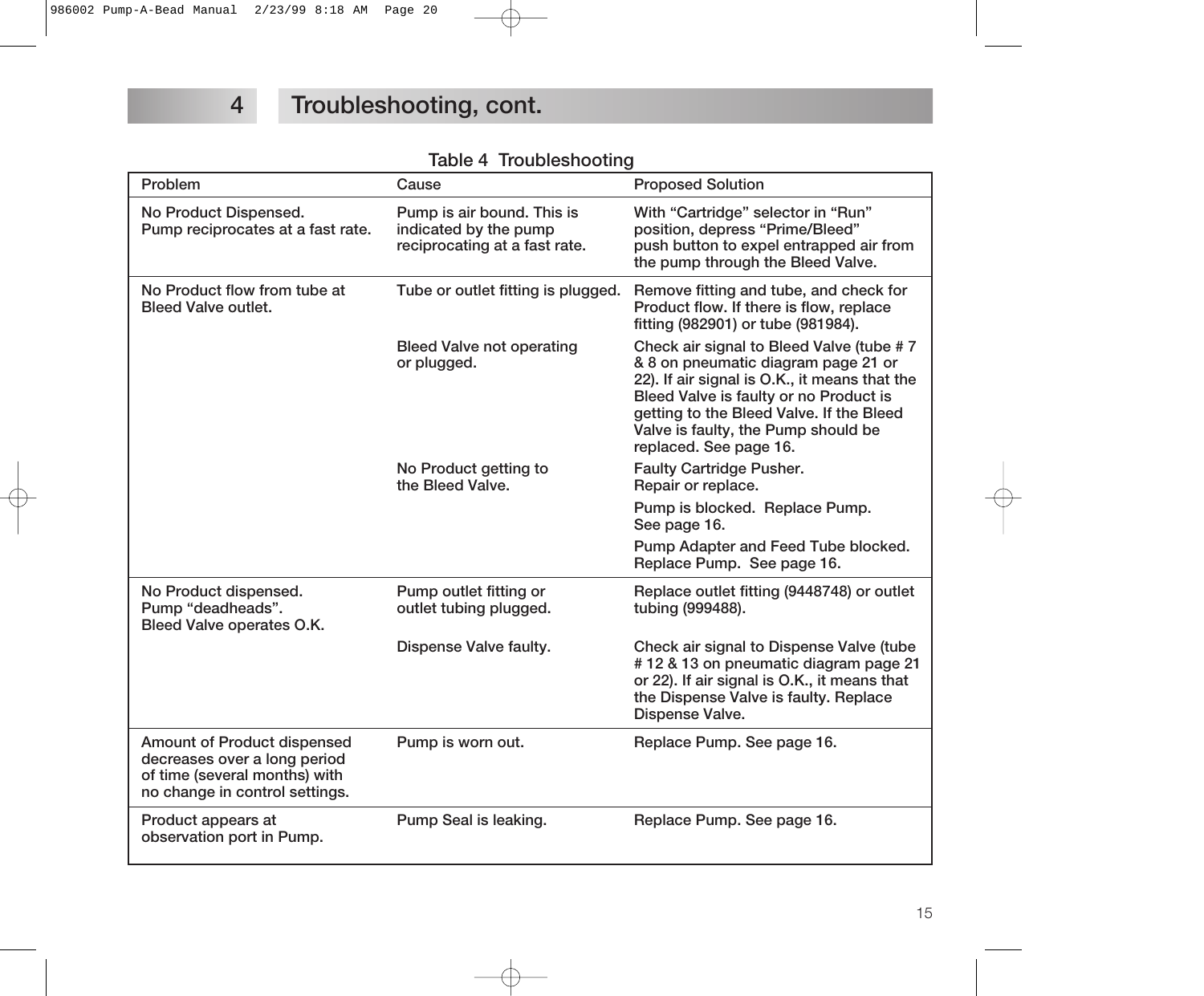#### **4 Troubleshooting, cont.**

**Pump Replacement Procedure:**

**See Fig. 5 for part identification.**

**Removing the Pump:**

- **1. Observe safety precautions on Page 5 of this manual.**
- **2. Move "Cartridge" selector to "Retract" position, removing pressure on product within the cartridge.**
- **3. Move "Dispense Valve" selector to "Open" position, opening dispense valve.**
- **4. Move "Air/Pilot" selector to "Off" position, removing air pressure from Pump-A-Bead™ II controls.**
- **5. Check that there is neither residual air pressure nor product pressure in the system, then proceed.**
- **6. Remove Product Cartridge from cartridge pusher.**
- **7. Disconnect product tube from pump outlet.**
- **8. Disconnect bleed tube from bleed valve outlet.**
- **9. Remove control air tubes #7,8,14,16,21,22,24,&27 from the pump.**
- **10. Remove (4) 1/4-20 x 1 socket head cap screws that hold the Adapter to the cartridge Pusher.**
- **11. Lift up on the Adapter to remove it from the Feed Tube.**
- **12. Lift up on the Feed Tube to remove it from the Pump inlet.**
- **13. Rotate the Pump Flow Controls to give access to one of the #10-32 x 1/2 socket head cap screws, and remove the (3) screws and washers holding the Pump Assembly to the enclosure panel.**
- **14. Remove the Pump assembly from the enclosure.**
- **15. Note: Place the Pump assembly, including the Feed Tube and the Adapter, in a polyethylene bag and return to Loctite for rebuild. Send all three items. Over time, the Adapter and Feed Tube can become contaminated and lead to early Pump failure, so it is important that all three items are rebuilt.**



**Fig. 5**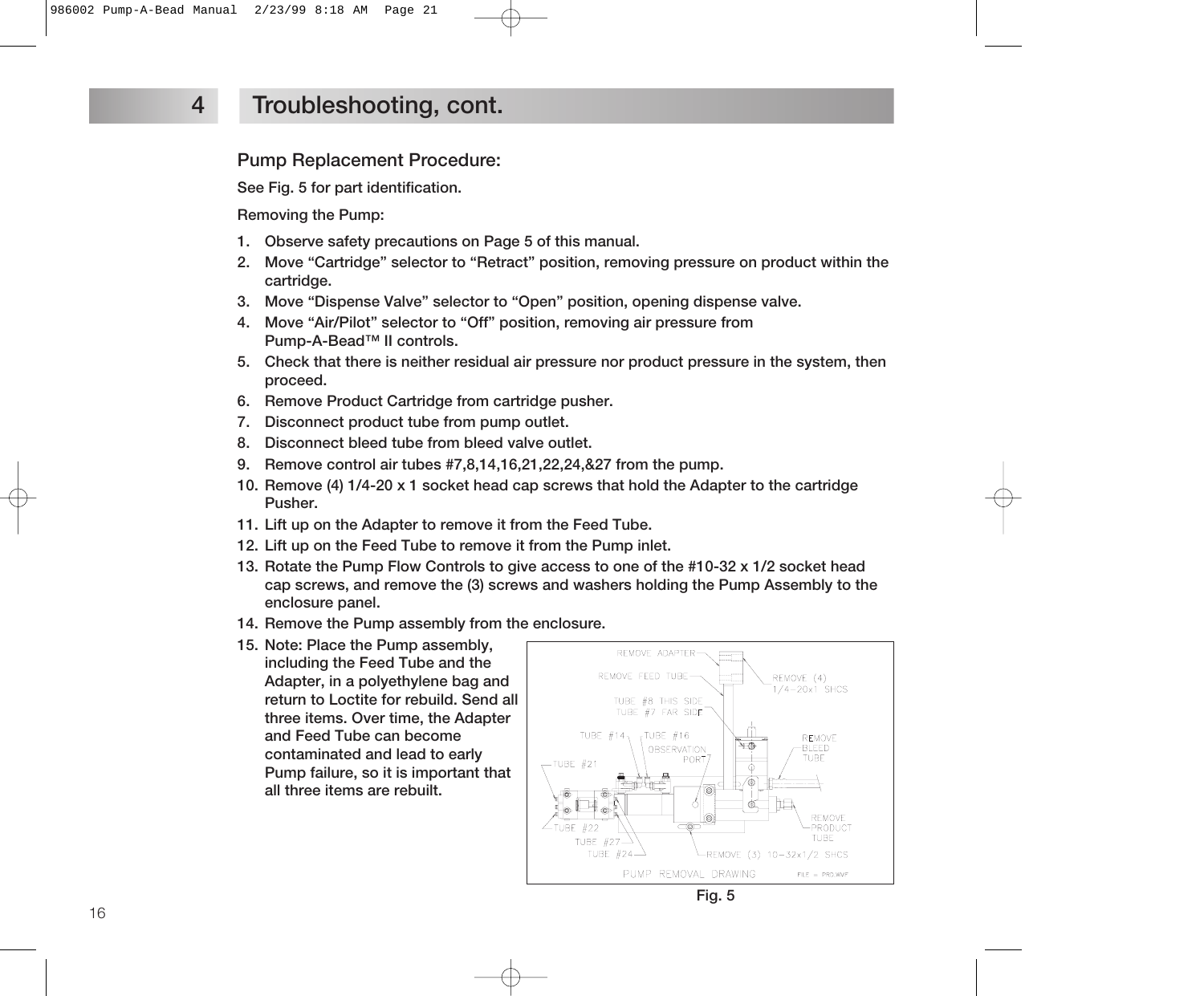### **4 Troubleshooting, cont.**

#### **Pump Replacement Procedure: (cont.)**

**Pump Installation:**

**Pump installation is essentially the reverse of the removal steps.**

- **1. Observe safety precautions on Page 5 of this manual.**
- **2. Check that there is neither residual air pressure nor product pressure in the system, then proceed.**
- **3. Attach the Pump assembly to the panel using the #10-32 socket head cap screws and washers tightened hand tight only at this time.**
- **4. Apply silicone grease (Loctite® part 997569) to the O-rings on the feed tube and in the adapter block.**
- **5. Install Feed Tube (ref Fig. 5) through the hole in the top of the enclosure into the pump body.**
- **6. Install the Adapter (ref. Fig. 5) onto the feed tube.**
- **7. Insert the alignment tool (Loctite part 983280, supplied with Pump-A-Bead™ II) through the front bracket of the cartridge pusher assembly. See Fig. 6.**
- **8. Install the (4) 1/4-20 x 1 socket head cap screws hand tight thru the adapter into the front bracket.**
- **9. Adjust the position of the pump so that the feed tube is aligned with both the adapter and pump.**
- **10. Tighten the #10-32 pump mounting screws to 50 ±5 inch pounds.**
- **11. Tighten the 1/4-20 adapter mounting screws to 50 ±5 inch pounds.**
- **12. Connect control air tubes #7,8,14,16,21,22,24,&27 to the pump (ref. Fig. 5).**
- **13. Connect product tube to pump outlet.**
- **14. Connect bleed tube to bleed valve outlet.**
- **15. Restart the Pump-A-Bead™ II per instructions on page 11 of this manual.**



**Fig. 6**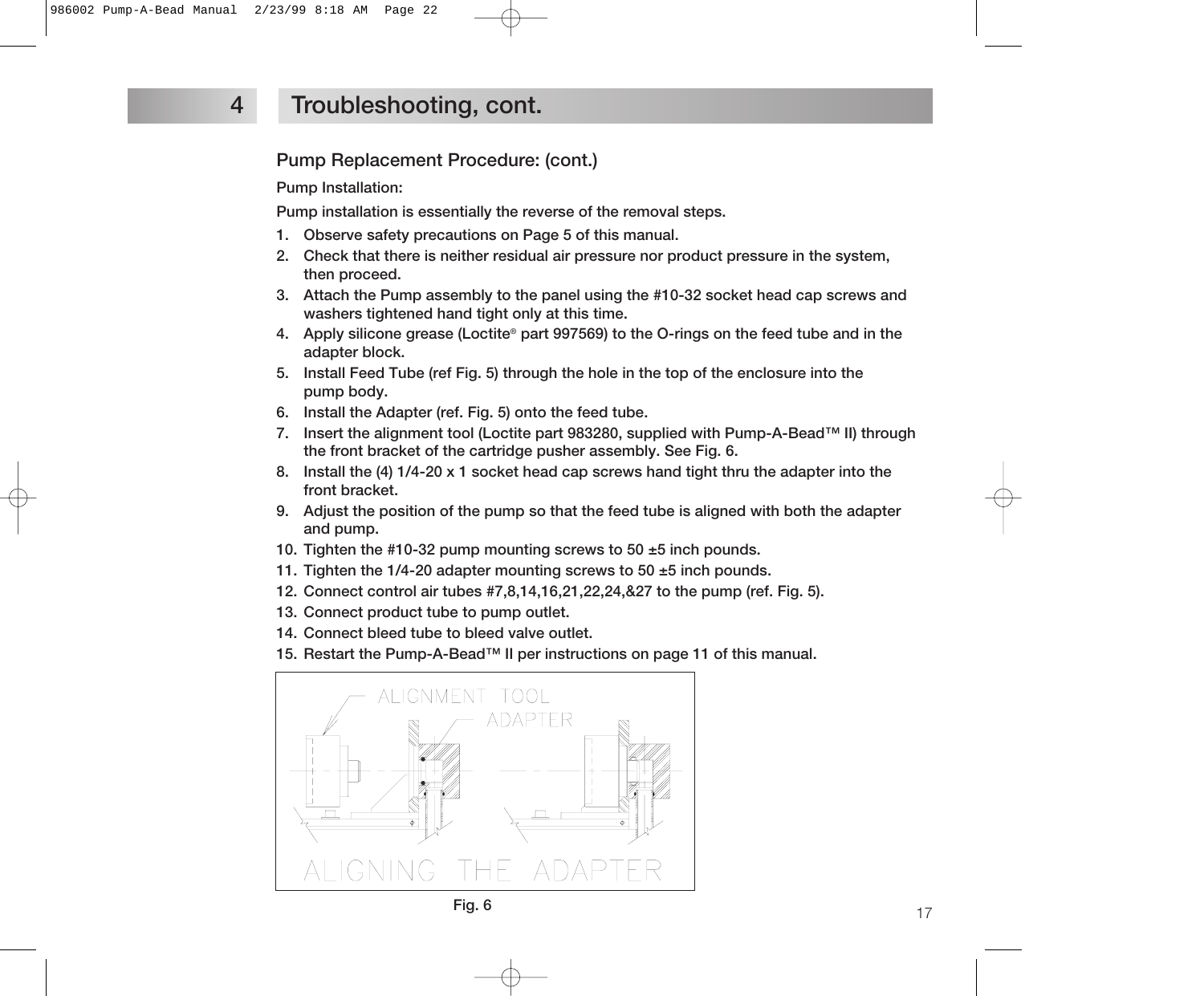### **4 Troubleshooting, cont.**

#### **Spare Parts:**

| Table 5 Replacement Parts |                     |                                                                     |  |  |
|---------------------------|---------------------|---------------------------------------------------------------------|--|--|
| Item                      | Loctite Part Number | <b>Description and Quantity</b>                                     |  |  |
| 1                         | 983255              | Pump Assembly, complete (each).                                     |  |  |
| $\overline{2}$            | 986300              | Dispense Valve (each).                                              |  |  |
| 3                         | 981984              | Bleed tubing (10 meters).                                           |  |  |
| 4                         | 9448748             | Pump outlet fitting (each).                                         |  |  |
| 5                         | 999488              | Product tubing (order continuous length needed).                    |  |  |
| 6                         | 982901              | Bleed valve outlet fitting (each).                                  |  |  |
| $\overline{7}$            | 997569              | Silicone grease, 6 gram tube (each).                                |  |  |
| 8                         | 94487230            | Airline control tubing 5/32 OD (order continuous<br>length needed). |  |  |
| 9                         | 986025              | Nozzle Assembly, Bayonet, .025 in. id. (each).                      |  |  |
| 10                        | 986035              | Nozzle Assembly, Bayonet, .035 in. id. (each).                      |  |  |
| 11                        | 986060              | Nozzle Assembly, Bayonet, .062 in. id. (each).                      |  |  |

#### **Phone Numbers for Help:**

**Questions regarding installation, operation, or safety should be addressed to: Loctite Corporation Technical Information Department 1001 Trout Brook Crossing Rocky Hill, Connecticut 06067 U.S.A. Telephone: 1-800-LOCTITE (1-800-562-8483) or 860-571-5100.**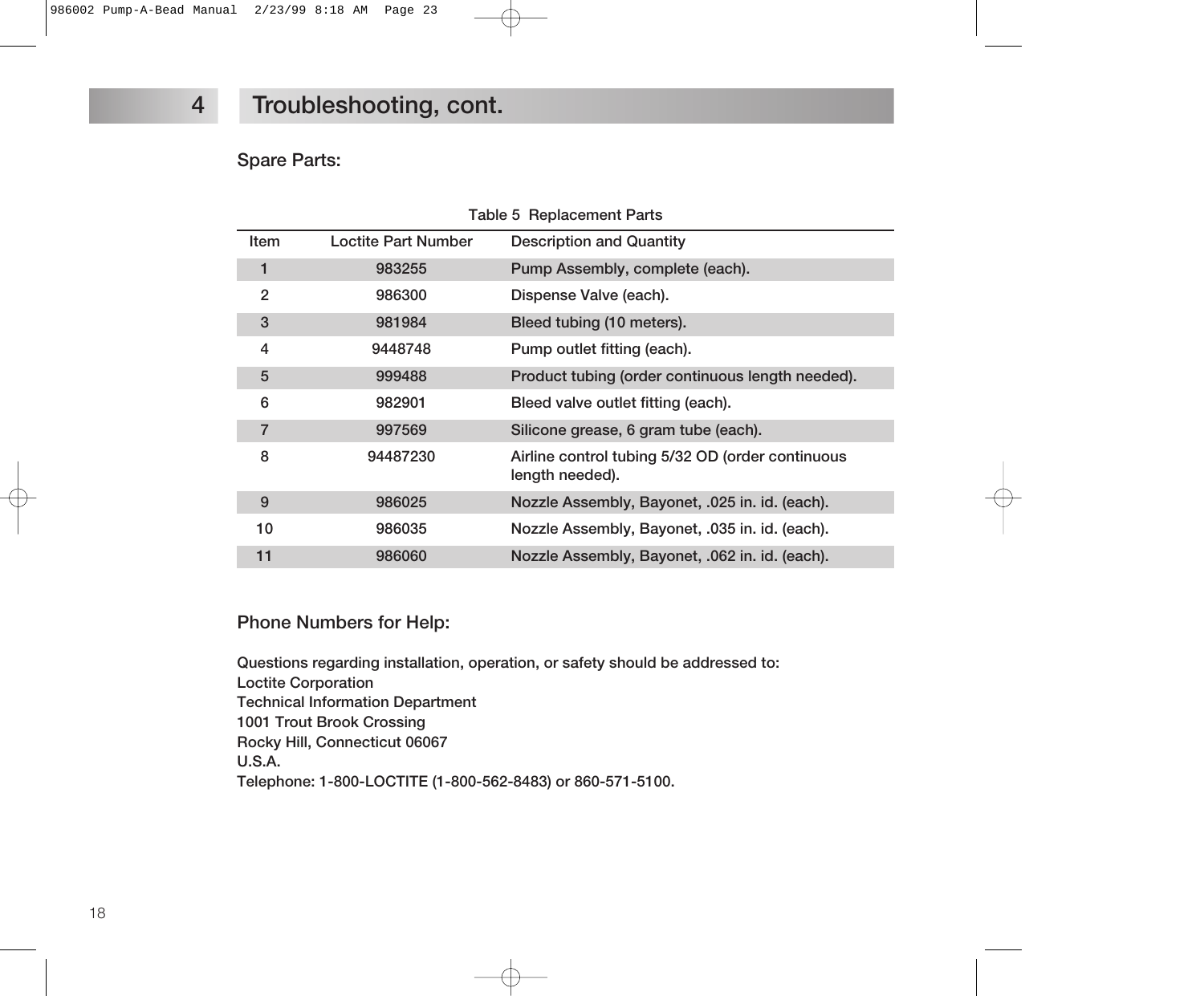#### **Dimensions**

**Pattern for mounting fasteners given in Fig. 7 below. Dimensions in inches.**



**Overall Pump-A-Bead™ II dimensions given below in Fig. 8. Dimensions in inches. See Fig. 2 on page 6 for clearance dimensions needed to open both door and cover.**



**Fig. 8**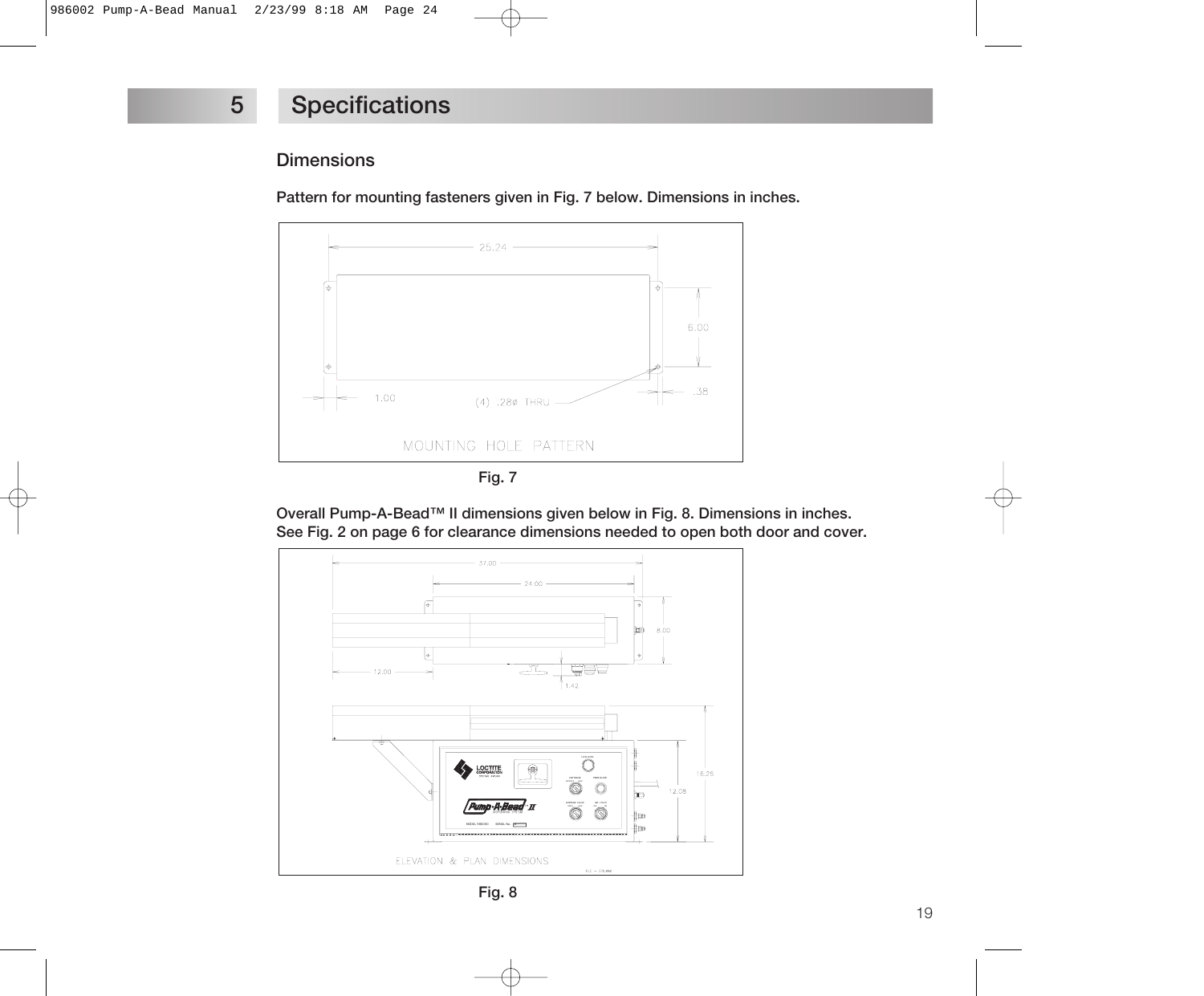#### **Weights:**

|  | Table 6 Pump-A-Bead™ II Weights |  |  |
|--|---------------------------------|--|--|
|--|---------------------------------|--|--|

| ltem. | Description                       | Weight Ibs. (kg)            |
|-------|-----------------------------------|-----------------------------|
|       | Pump-A-Bead™ II control enclosure | 91 lbs. (42 kg)             |
|       | Dispense valve 986300             | 1.3 lbs. $(0.6 \text{ kg})$ |

#### **Utilities Required:**

**Compressed air:**

**60 to 100 psig, filtered to 40 microns, dried to -40°F dewpoint, 2 scfm rate.**

**Note: both Main Air and Pilot Air must be at the same condition.**

#### **Calculated Pressure Ratios for Cartridge Pusher and Product Pump:**

| Table / Odiodiatou Ficssure Hatios |                                           |                                    |        |  |
|------------------------------------|-------------------------------------------|------------------------------------|--------|--|
| Item                               | Air Cyl. Dia.                             | Device Dia.                        | Ratio  |  |
| <b>Pusher</b>                      | $1.5$ inch                                | $2.58$ inch<br>(product cartridge) | 0.34:1 |  |
| Pump                               | $1.125$ inch<br>w/ double 0.3125 inch rod | $0.25$ inch<br>(pump piston)       | 18.7:1 |  |

**Table 7 Calculated Pressure Ratios**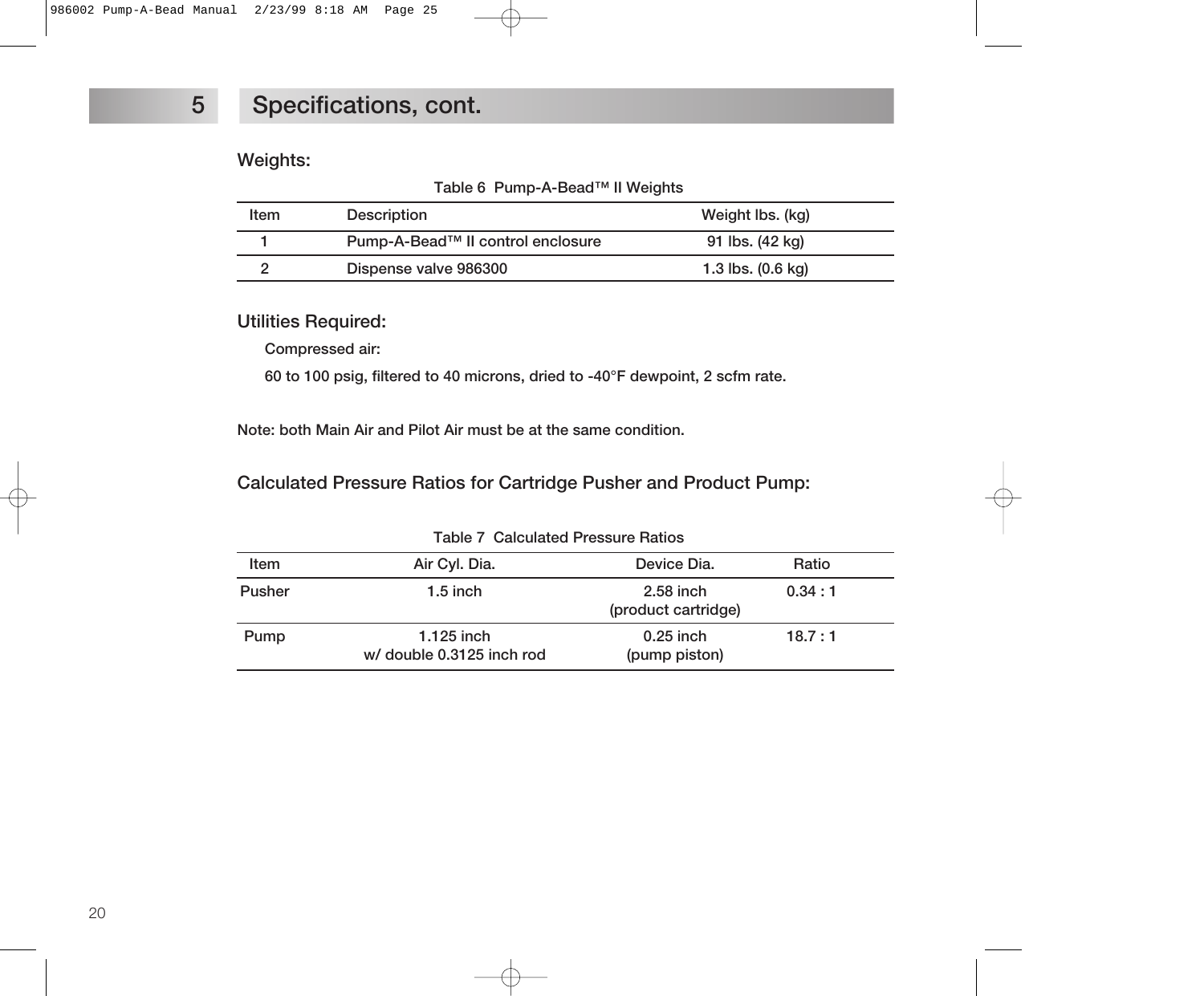

PNEUMATIC SCHEMATIC SERIAL NO. 602 AND ABOVE  $FILE = SCHM. WMF$ 

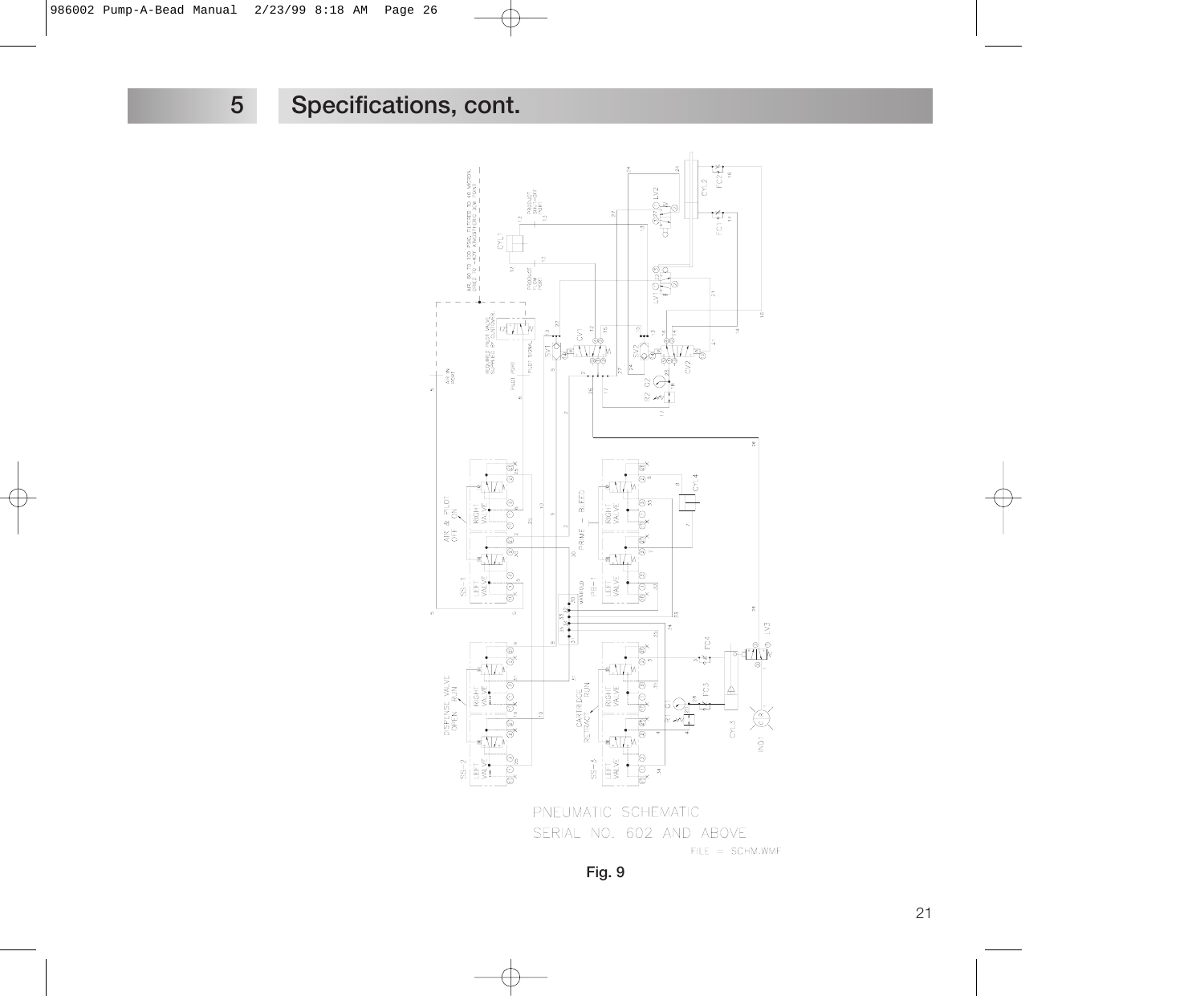



**Fig. 10**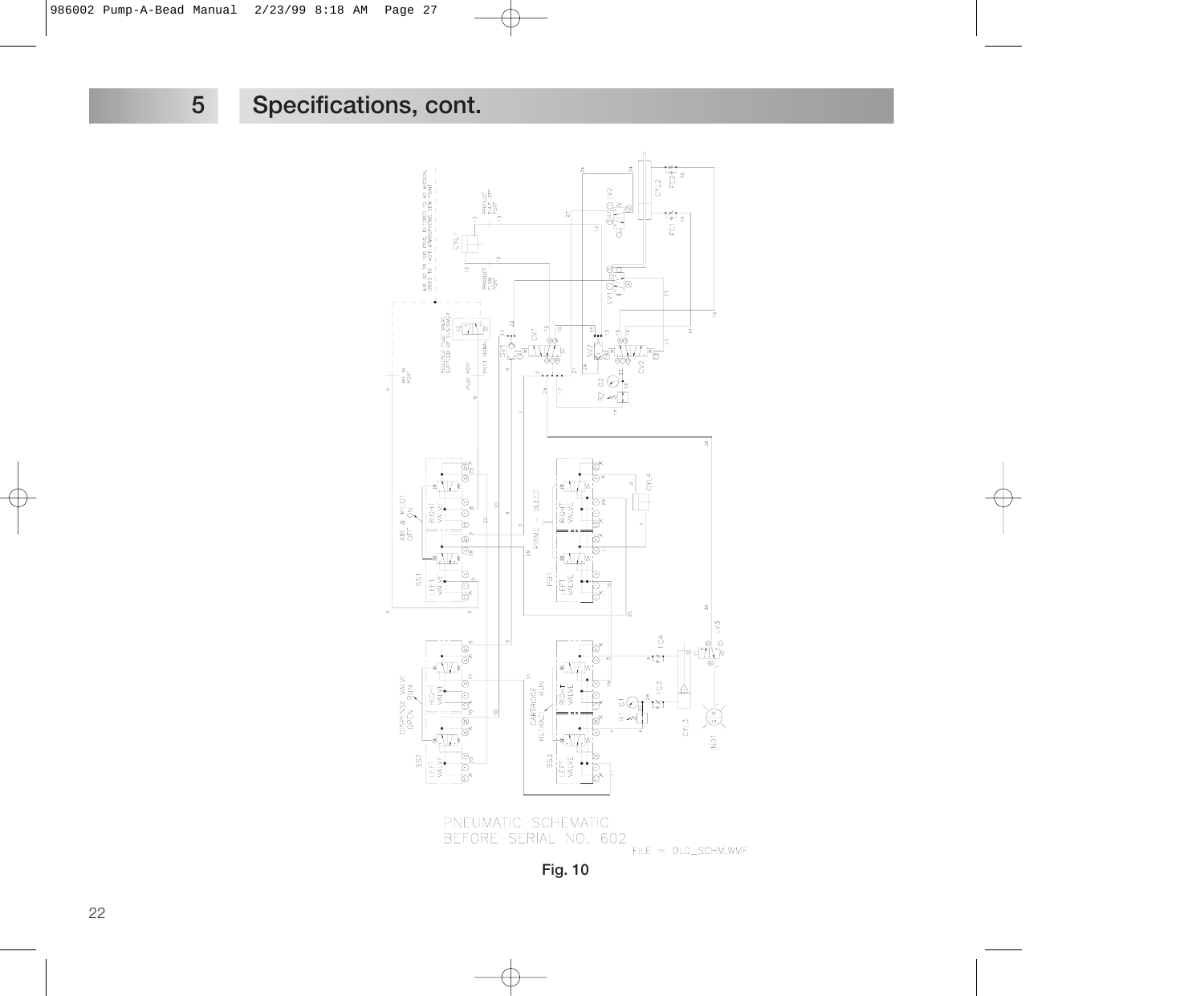**Differences between the Pneumatic Schematics for serial no. 602 and above and for serial no. before 602:**

**The units serial no. 602 and above use a manifold to supply air to SS-2, SS-3, and PB-1. The units before serial no. 602 use internal porting in PB-1 to supply air to SS-3 and internal porting in SS-3 to supply air to SS-2. Other than that difference, the schematics show the same operating logic.**

**Pneumatic Sequence for Pump-A-Bead™ II**

**(1) Beginning Conditions:**

**1.1 Incoming Air at 60 to 100 psig.**

**1.2 SS 1 selector set to "OFF".**

**1.3 SS 2 selector set to "OPEN".**

- **1.4 SS 3 selector set to "RETRACT".**
- **(2) Move SS 1 selector to "ON". Both Left and Right Valves become passing.**
- **(3) Move SS2 selector to "RUN". Pilot 14 of CV1 exhausts, CYL1 retracts, closing Product Dispense Valve (not shown).**
- **(4) SV 2 on Pilot 14 of CV 2 shifts and CV 2 shifts and CYL 2 retracts, moving Product Pump piston out of its cylinder (not shown).**
- **(5) Actuator on CYL 2 shifts LV 1. This connects Pilot 12 of CV 2 to SV 1 branching to SS 2 Left and then to SS 1. This readies the System to accept an External Pilot Signal for dispensing.**
- **(6) Insert Cartridge of Product into Pump-A-Bead™ II per instructions in Manual.**
- **(7) Move SS3 selector to "RUN". CYL 3 advances, speed controlled by FC4, force controlled by R2,G2. Loctite® Product flows from cartridge into Product Pump.**
- **(8) Depress PB1. CYL4 retracts, opening Bleed Valve. Allow Product to flow from Bleed Port on front of enclosure until no visible bubbles are seen. Release PB1 and close Bleed Valve.**
- **(9) System is now ready to dispense.**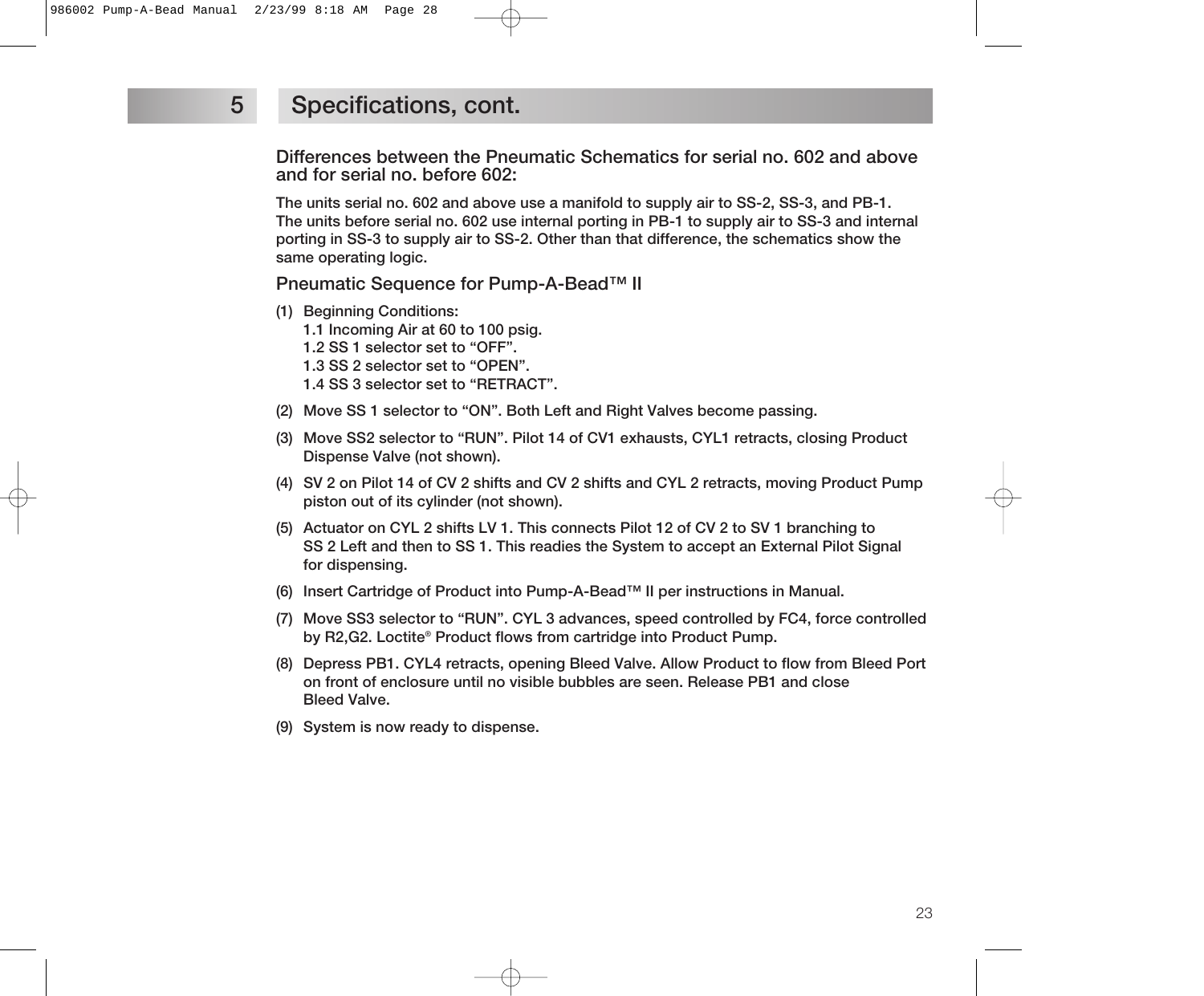**Pneumatic Sequence for Pump-A-Bead™ II (cont.)**

- **(10) When External Pilot Signal appears at PILOT PORT, CV1 shifts, advancing CYL1, and opening Product Dispense Valve. At the same time CV2 shifts and CYL2 advances, moving Product Pump piston into its cylinder and pumping Product to the Dispense Valve and onto part to be gasketed.**
- **(11) CYL2 will continue to advance until either LV2 shifts or the Pilot Signal is removed. If LV2 shifts, CYL2 will retract until LV1 shifts. If the Pilot Signal is still present, CYL2 will advance again. CYL2 will cycle until the Pilot Signal is removed.**
- **(12) When the Pilot Signal is removed, CV1 shifts, CYL1 retracts and the Product Dispense Valve closes. CV2 also shifts, retracting CYL2 and moving Product Pump piston out of its cylinder.**
- **(13) At shutdown, move SS2 selector to "OPEN". This advances CYL1 and opens the Product Dispense Valve. This step will reduce Loctite® Product curing in the valve when the system is not in use for a period of time.**
- **(14) Move SS1 selector to "OFF". This will remove air pressure to the unit.**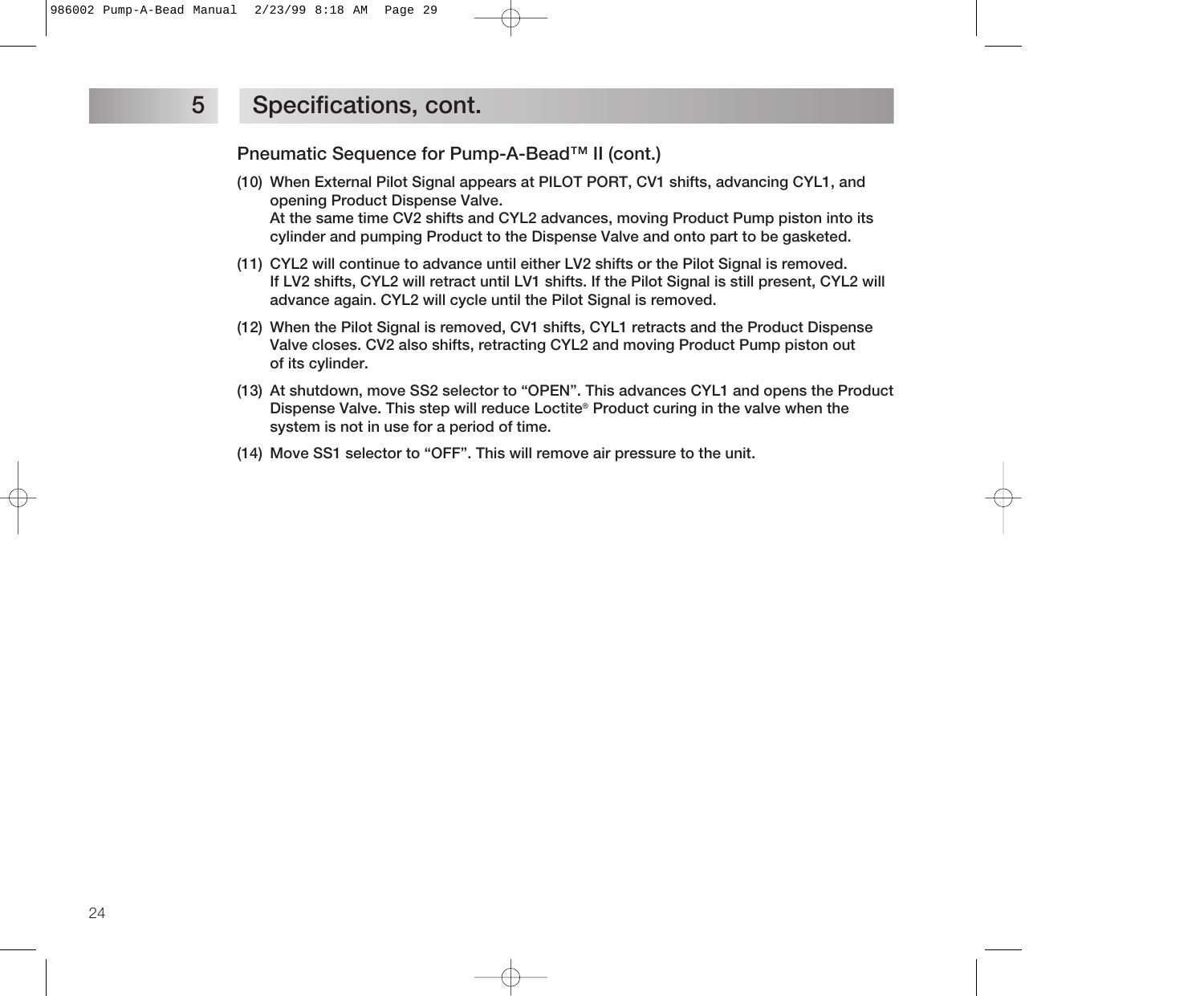#### **LOCTITE EQUIPMENT WARRANTY**

**Loctite expressly warrants that all products referred to in this Instruction Manual under Pump-A-Bead™ II 986000 (hereafter called "Products") shall be free from defects in materials and workmanship. Liability for Loctite shall be limited, at its option, to replacing those Products which are shown to be defective either in materials or workmanship or to credit to the purchaser the amount of the purchase price thereof (plus freight and insurance charges paid therefor by the user). The purchaser's sole and exclusive remedy for breach of warranty shall be such replacement or credit.**

**A claim of defect in materials or workmanship in any Products shall be allowed only when it is submitted to Loctite in writing within one month after discovery of the defect or after the time the defect should have reasonably have been discovered and in any event, within twelve months after the delivery of the Products to the purchaser. No such claim shall be allowed in respect of Products which have been neglected or improperly stored, transported, handled, installed, connected, operated, used or maintained or in the event of unauthorized modification of the Products including; where products, parts or attachments for use in connection with the Products are available from Loctite, the use of products, parts or attachments which are not manufactured by Loctite.**

**No Products shall be returned to Loctite for any reason without prior written approval from Loctite; Products shall be returned freight prepaid in accordance with instructions from Loctite.**

**NO WARRANTY IS EXTENDED TO ANY EQUIPMENT WHICH HAS BEEN ALTERED, MISUSED, NEGLECTED, OR DAMAGED BY ACCIDENT, OR IF THE SYSTEM IS USED TO DISPENSE ANY LIQUID MATERIAL OTHER THAN LOCTITE CORPORATION PRODUCTS.**

**EXCEPT FOR THE EXPRESS WARRANTY CONTAINED IN THIS SECTION, LOCTITE MAKES NO WARRANTY OF ANY KIND WHATSOEVER, EXPRESS OR IMPLIED, WITH RESPECT TO THE PRODUCTS.**

**ALL WARRANTIES OR MERCHANTABILITY, FITNESS FOR A PARTICULAR PURPOSE, AND OTHER WARRANTIES OF WHATEVER KIND (INCLUDING AGAINST PATENT OR TRADEMARK INFRINGEMENT) ARE HEREBY DISCLAIMED BY LOCTITE AND WAIVED BY THE PURCHASER.**

**THIS SECTION SETS FORTH EXCLUSIVELY ALL OF LOCTITE LIABILITY TO THE PURCHASER IN CONTRACT, IN TORT OR OTHERWISE IN THE EVENT OF DEFECTIVE PRODUCTS.**

**WITHOUT LIMITATION OF THE FOREGOING, TO THE FULLEST EXTENT POSSIBLE UNDER APPLICABLE LAWS, LOCTITE EXPRESSLY DISCLAIMS ANY LIABILITY WHATSOEVER FOR ANY DAMAGES INCURRED DIRECTLY OR INDIRECTLY IN CONNECTION WITH THE SALE OR USE OF, OR OTHERWISE IN CONNECTION WITH,THE PRODUCTS, INCLUDING, WITHOUT LIMITATION, LOSS OF PROFITS AND SPECIAL, INDIRECT OR CONSEQUENTIAL DAMAGES, WHETHER CAUSED BY NEGLIGENCE FROM LOCTITE OR OTHERWISE.**